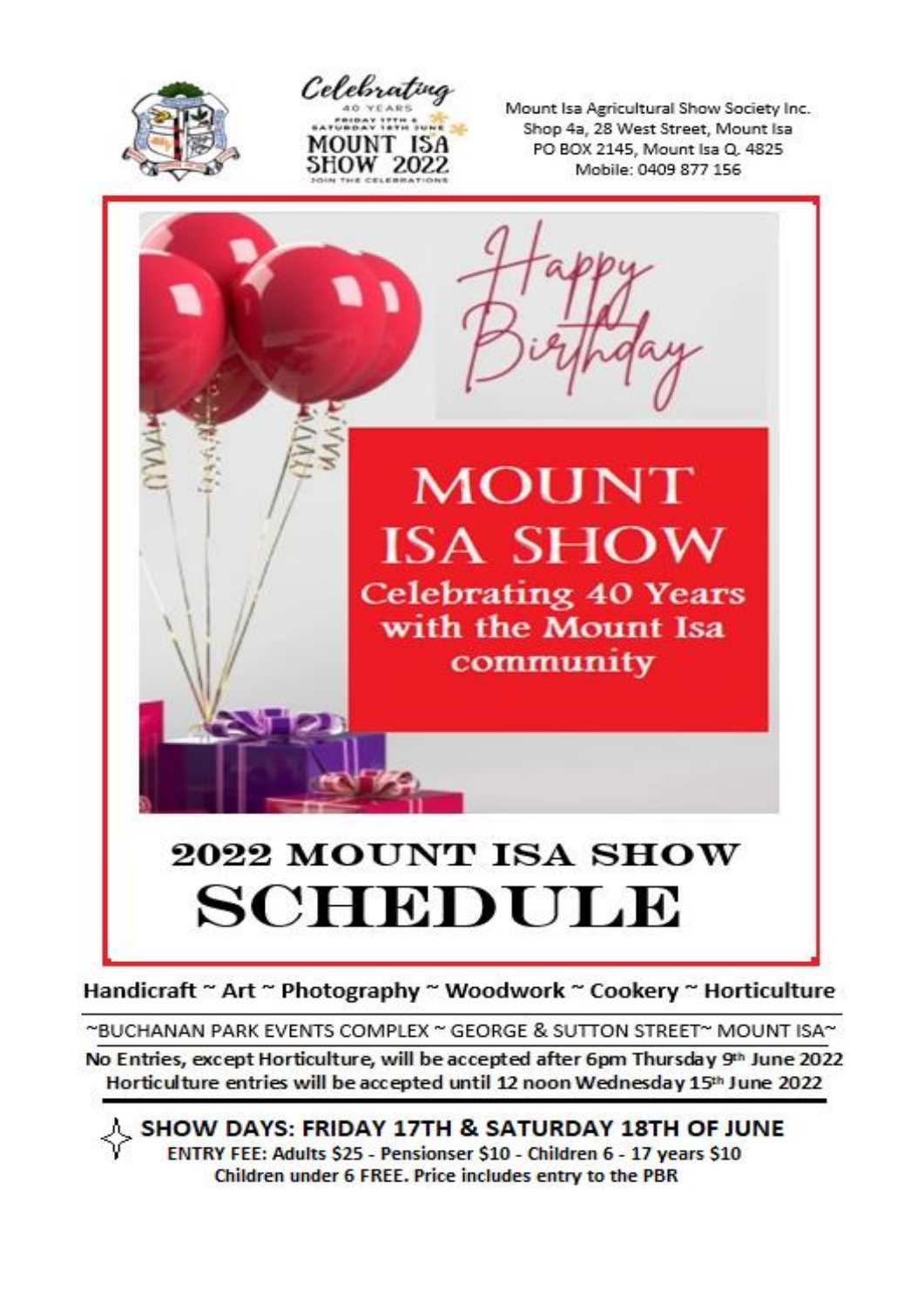### Presidents Welcome 2022

2022 is the 40th anniversary of Mount Isa's show. It might have started under a different name but it's still an event to showcase our amazing community and incredibly some of our dedicated volunteers have been here since the beginning!

This schedule means you too are going to be part of history, as you show our community how amazing you are with the artwork, the cooking, your awesome plants, the collections, your Lego creations, the knitting/crocheting and the beautiful quilts and who can forget the amazing photography! Don't be shy, get creative and show us what you can do.

Back this year is the PBR! Between these Bucking Bulls and the remarkable sounds of Luke Geiger and his band – Bareback, will keep you entertained on both nights till late. However you still have so much to see and do during the day with the Mel Debney Memorial Bronco Branding, the horse events, our chock-a-block Pavilion and all the kids fun and games down in Kiddies Corner (did I hear piggy races and laser tag?) and I don't need to tell you of the fun and excitement thru side show alley and for the adults there is some new and old vendors for you to browse through.

All of this is not possible without our tremendous sponsors that step up and give so generously. We cannot thank them enough! Many do this year after year but without all of them, this community event would not have lasted 40 years, so please support them like they have supported us.

This is also a time to reflect on the volunteers who have worked tirelessly to again produce a show that we hope you - the community - will be just as excited for, as we have anticipated.

Let's get excited and remember –

The Isa Show, It's a whole lota fun…

Anne Pittis

President Mount Isa Agricultural Show Society Inc.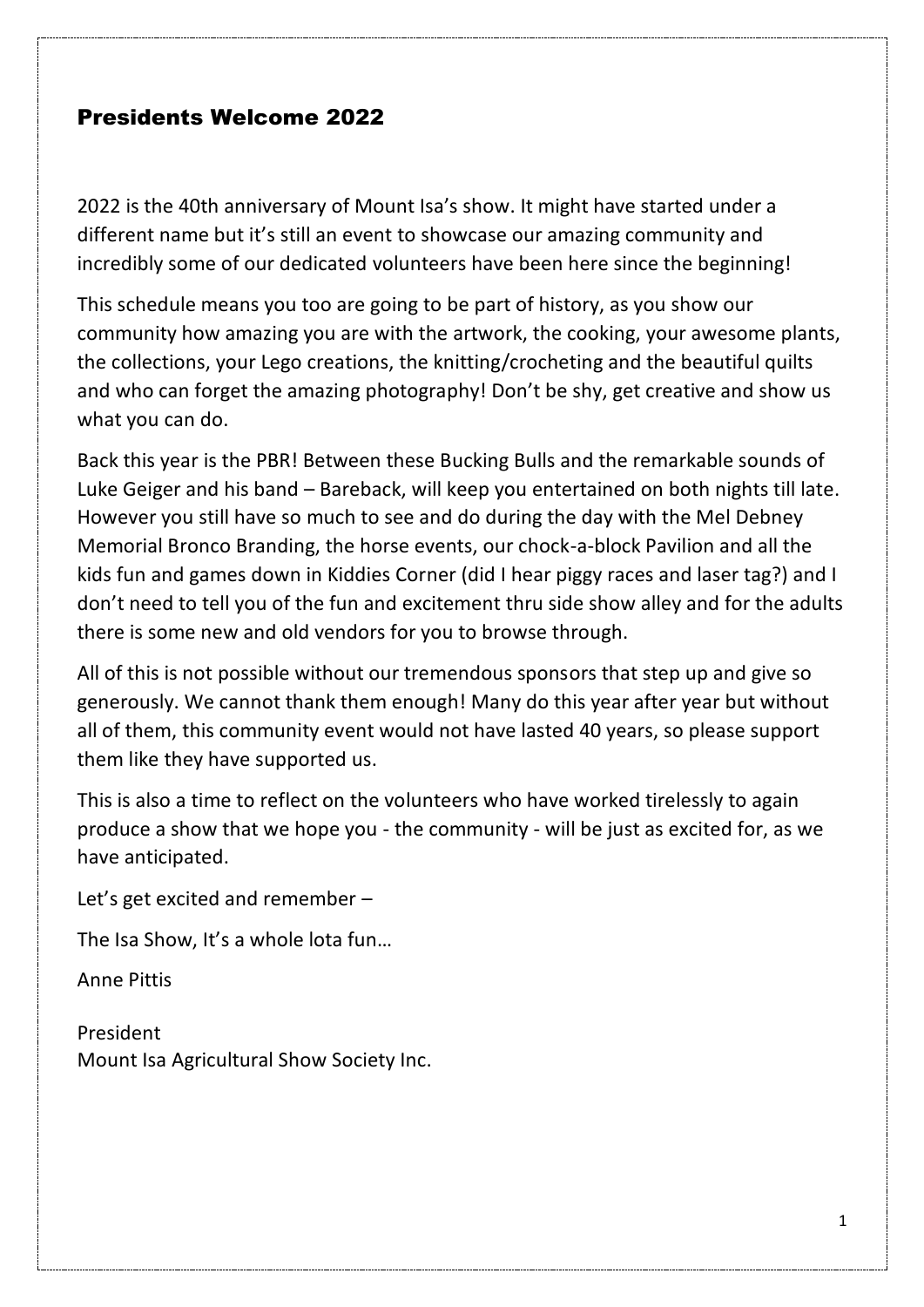#### **HOW TO ENTER ALL SECTIONS**

#### **Mount Isa Agriculture Show Society Inc**

All entries must be on an official entry form. A separate entry form to be submitted per person. Fully completed forms are to be accompanied by entry fees.

The entry fees are:  $$1.00$  per entry The entry Junior Categories \$1.00 per entry Over 65 Categories \$2.00 per entry all other Categories \$5.00 per entry Open Scarecrow Competition FREE entry School Scarecrow Competition

> **No Entries, except Horticulture, will be accepted after 6pm Thursday 9th June 2022 Horticulture entries will be accepted until 12 noon Wednesday 15th June 2022**

| <b>Entry forms to-</b> | The Secretary                       | Email: mountisashow@gmail.com |
|------------------------|-------------------------------------|-------------------------------|
|                        | Mount Isa Show Society              | Phone: 0409877156             |
|                        | 4a, 28 West Street – Hopkins Arcade |                               |
|                        | PO Box 2145, Mount Isa QLD 4825     |                               |

#### **West Street Office Opening Hours:**

| Commencing 5 <sup>th</sup> of May & June |                                   |
|------------------------------------------|-----------------------------------|
| Monday - Friday                          | $4:00 \text{pm} - 6:00 \text{pm}$ |
| Saturday                                 | $11:30$ pm – 3:30pm               |

#### **Buchanan Park Office Opening Hours:**

| Monday 13 <sup>th</sup> to Wednesday 15 <sup>th</sup> June | $10:30$ am $-5:30$ pm |
|------------------------------------------------------------|-----------------------|
| Thursday 16 <sup>th</sup> June                             | $9:30$ am – 6:00pm    |
| Friday 17 <sup>th</sup> & Saturday 18 <sup>th</sup> June   | $9:00am - 6:00pm$     |
| Sunday 19 <sup>th</sup> June                               | $9:00$ am - 10:30am   |

**Entries close** – Thursday 9<sup>th</sup> June 2022 at 6pm (except for Horticulture)

**Delivery of exhibits** - All pavilion entries must have the ID sticker attached and be delivered to the designated part of the pavilion by the time and date specified in each section.

| Handicraft, Art, Photography & Woodwork | Sunday 12 <sup>th</sup> June 9am to 11am        |
|-----------------------------------------|-------------------------------------------------|
| <b>Cookery &amp; Horticulture</b>       | Wednesday 15 <sup>th</sup> June 5pm to 7pm      |
| <b>Scarecrows</b>                       | Thursday 16 <sup>th</sup> June 8.30am to 5.30pm |

ID stickers are issued to entrants when completed entry forms are submitted and fully paid. No exhibit will be accepted without an ID sticker.

Any other identifying mark, e.g., name of competitor, will disqualify the entry from being judged. Prizes can be cash, vouchers or goods depending on sponsorship.

#### **Collection of prizes is from the Show Office at Buchanan Park Friday 17 th & Saturday 18 th June from 10:30am to 6pm.**

**Collection of exhibits** - **Sunday 19th June 9:00am to 11am. Any exhibits not collected will be disposed of.**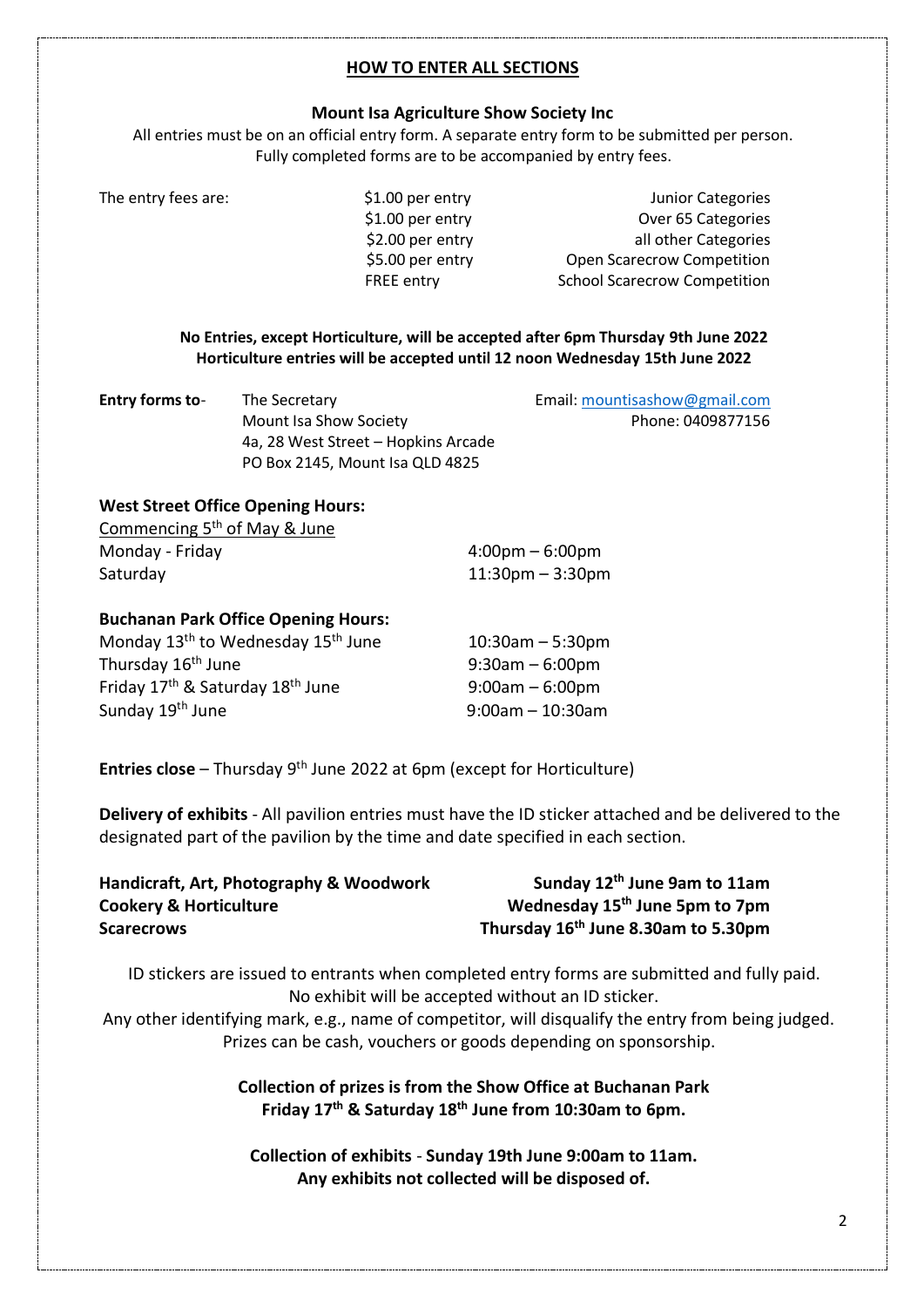## **EXHIBITORS ARE REQUESTED TO READ THESE CONDITIONS CAREFULLY**

- Entries must be made on forms supplied by the Society. Photocopies of the form are accepted.
- It is essential for the smooth running of the show that entries for all sections be lodged as per the "How to Enter Sections".
- Exhibits in all classes must be the bona-fide property of the Exhibitor. All entries must have Been completed in the past 2 years, unless otherwise stated in the class entry.
- Entries cannot be entered in more than one class.
- Exhibits must be delivered to the Showground in the manner and times prescribed in the Heading of each section and in the "How to Enter" Page. Non-compliance with this provision will result in non-acceptance of the exhibits and forfeiture of entry fees.
- Exhibits must be brought to, and removed from, the grounds by the exhibitor.
- No person will be allowed in the vicinity of the Judge during the judging, other than the Stewards and Attendants actually in charge of the Section. No person will be allowed to communicate with Judges other than through the Head Steward.
- An exhibitor shall not enter a class or event if the Judge is a member of their family.
- No person shall act as a Judge except in classes in which he/she is not an exhibitor.
- Judges may withhold prizes and Championship honours if they think it warranted.
- The decision of the Judges shall be final.
- The Committee reserves the right to withhold or modify any prize or prizes should there be three (3) or less individual competitors in any class or event.
- Judges or Stewards may transfer any exhibit or exhibits from one class to another.
- The right is reserved to reject any exhibit or exhibits which may be considered to be offensive or not of sufficient merit to be displayed.
- Notwithstanding anything contained in the Rules and Conditions, the Committee may at their discretion alter any condition, cancel or substitute and/or alter any event or class in the Schedule if they consider it necessary to do so.
- Any class where the exhibit winner is to be sent to the Royal Brisbane Show, the conditions of entry in that class are that the winner's exhibit will be sent to the Brisbane or State competition.
- The organisers reserve the right to have entries reproduced in the press, television or media without fee while on view to the public.
- Prize ribbons and certificates shall be affixed to exhibits as soon as the Judges have advised of their decisions.
- Prizes will only be paid out on Friday & Saturday of the Show weekend. No prize collection available on Sunday.
- If any prize money, or goods / vouchers remain unclaimed they will revert to the Society.
- Any prize cheque unpresented after three (3) months will be cancelled and the money will revert to the Society.
- Every care will be taken of exhibits, but the Society will not be responsible for any losses, damages or accidents.
- Competitors will conduct themselves in a proper manner and aggressive or abusive behaviour will result in competitor being banned from entering future exhibits in the Mount Isa Agricultural Show for a minimum of 3 years.
- At time of print the program was correct, however the Program is subject to changes or amendments.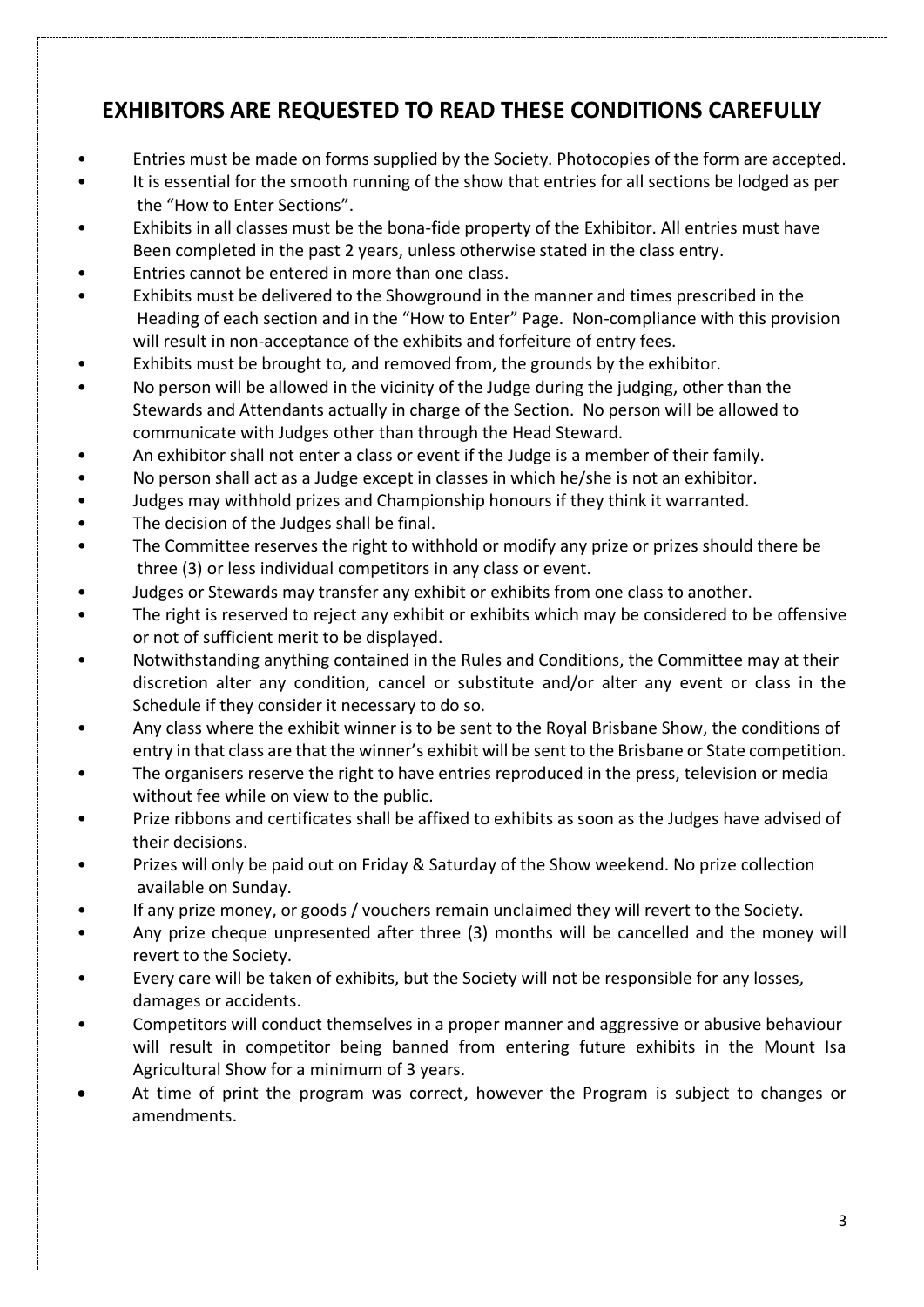## **SOCIETY'S RESPONSIBILITY**

DAMAGE THROUGH EXHIBITS - The Society will not be responsible for any accident that may be caused through or by any exhibit and it shall be a condition of entry that each exhibitor shall hold the Society harmless and indemnified against any legal proceedings arising from such accidents.

ACCIDENTS - The Society will not, under any circumstances, hold itself liable for any accident on the grounds or premises.

DAMAGE TO EXHIBITS - The Society will not, under any circumstances, hold itself responsible for any loss or damage to, or incorrect delivery of exhibits.

LOSS BY DISEASE - The entry form will be taken as a guarantee that the animals therein are free from all disease so far as it is known by the owner. In case of infectious disease being spread through, or by an exhibit, the exhibitor shall be held responsible.

FIRE - Precautions will be taken to guard against fire, and to protect the property at the Show, but exhibits will not be insured at the cost of the Society.

DISPUTES - All disputes, objections and protests to be submitted in writing to PO Box 2145, Mount Isa or emailed to mountisashow@gmail.com. This will be presented at the next meeting of the Mount Isa Agricultural Show Society. A reply will be forwarded, and the Management Committee's decision will be final.

NO ENTRY WILL BE RECEIVED FROM ANY PERSON DISQUALIFED BY THE QUEENSLAND CHAMBER OF AGRICULTURAL SOCIETIES during the period of such disqualification. Should such an entry be accidentally accepted, it shall when discovered, be deemed void and the entry fee shall be forfeited.

OWNERS OF STOCK AND EXHIBITS ARE REMINDED TO AFFECT THEIR OWN INSURANCE POLICY FOR ANY COVER THEY DEEM NECESSARY FOR THE DURATION OF THE SHOW

**Delivery of exhibits** - All pavilion entries must have the ID sticker attached and be delivered to the designated part of the pavilion by the time and date specified in each section.

## **WE ACKNOWLEDGE AND THANK OUR**

## **~ L I F E M E M B E R S ~**

Ms Dal Campbell Mr Alan Russell Ms Jill O'Sullivan Mr Ian Brien Mr Ian Saunders Mrs Lauren Merrick Mrs Edna Russell

Mrs Caryll Evans Mr Dan Evans\* Mrs Kim Kjaergaard Mr Tony McGrady Mrs Sandra McGrady Mr Mal Debney\* Mrs Liz Debney

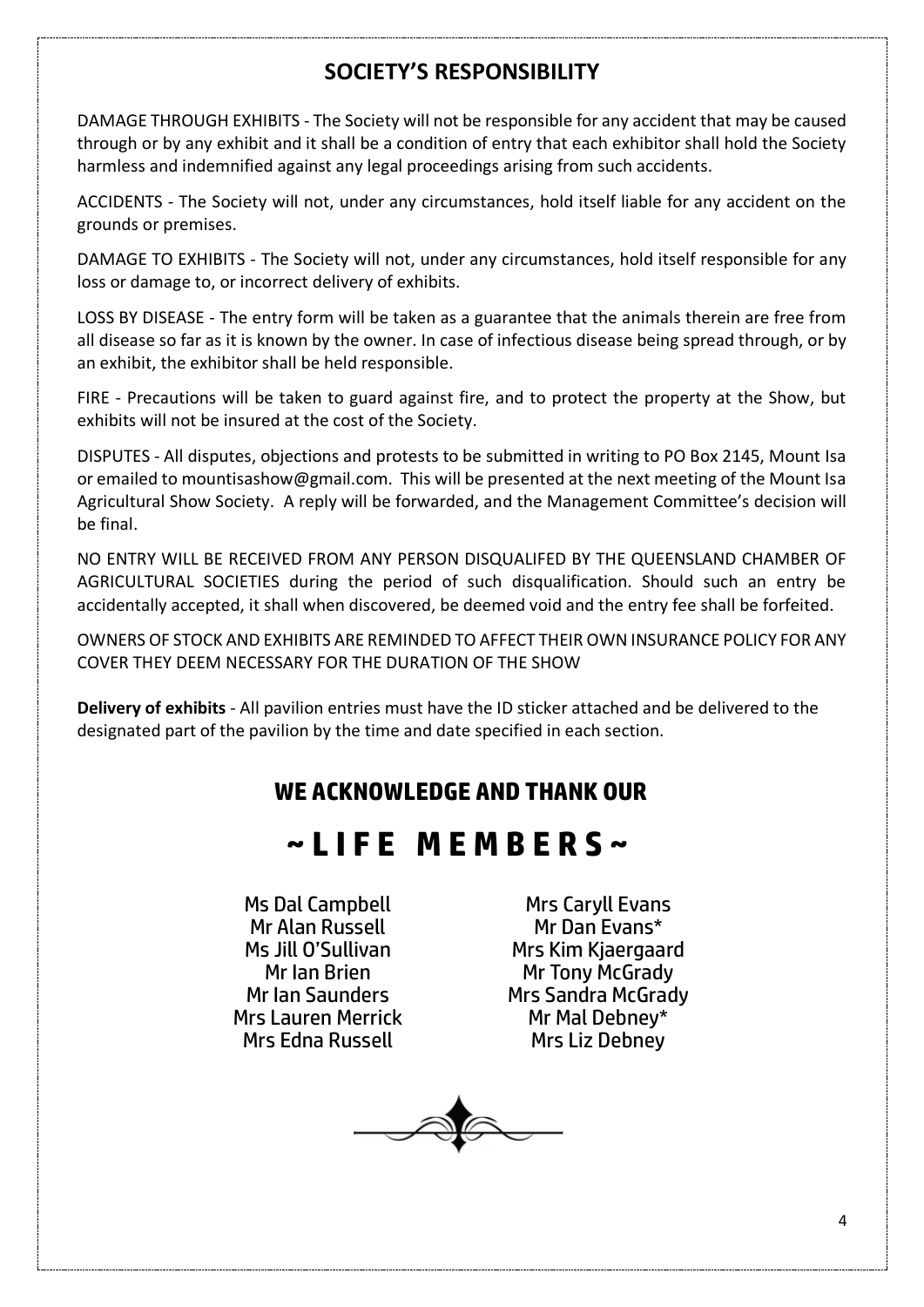## **Section 1: Photography**

Steward: Catherine Prowse Sponsors: Lodewyk Surveyors; Northwest Qld Photography Club, Mount Isa Framing

Prizes: 1: \$20.00 plus Certificate 2: \$10.00 plus Certificate, 3: \$6.00 plus Certificate Entry Fee: \$2.00 – Prizes may be cash, vouchers or goods, depending on sponsorship

#### **WINNERS CIRCLE**

Photography Grand Champion, Open Prizes: 1: Photography Grand Champion Rosette, plus \$100 Photography Grand Champion, Primary & Secondary Prizes: 1: Photography Junior Champion, Rosette, plus \$50

#### **CONDITIONS OF ENTRY**

Photos which do not comply with conditions of entry will not be judged but may be displayed if space is available; please refer to the How to Enter and Regulations outlined at the beginning of the Show Schedule.

- Entries close Thursday, 9th June 2022 at the Show Office, 4a, 28 West Street, at 6pm.
- Maximum of FOUR prints per person, per category
- For the total prize money per category to be allocated, there must be a minimum of three (3) entrants per category.
- Competition is open to all members of the wider North West Queensland Community
- All photographs to be firmly mounted on black cardboard backing with a minimum 25mm border around the photo. Photos may be hung using map / drawing pins, or adhesive Velcro dots, on all four corners, on the back of the cardboard. NO FRAMED PRINTS.
- The ID number, given at time of entry, should be attached to the front bottom right hand corner of the cardboard backing, not to the photo itself.
- Photograph size requirements: Minimum 13 x 18cm (5x7in) and Maximum 20x30cm (8x12in)
- The same image CAN NOT be entered in more than ONE Category. i.e. No image can be entered in the Monochrome category AND another category.
- NO Watermarks, Logo's or other identifying information on the images
- NO Composite Images unless stated in the section or subsection outline
- Local Scene, Event or Landmark (Mount Isa/Camooweal) entries can have a 10 word or less description of where the photo was taken
- Travel/Holiday Event, Landmark or Scenery entries can have a 10 word or less description of where the photo was taken
- Monochrome images will only be accepted in the Monochrome Categories, unless otherwise stated
- Drone images MUST comply with CASA Rules and Regulations.
- Please familiarise yourself with these at https://www.casa.gov.au/modelaircraft
- The photographer must choose whether they fall within the Novice or Open Section
- Images MUST have been produced by the exhibitor in the last 12 months
- Steward's exercise all care to the photographs submitted, but will not be held responsible for any loss or damage to the photographs whilst in their care
- Whilst all care is taken, competitors should make their own arrangement for private insurance of exhibits
- The Committee reserves the right to reproduce any works in the media i.e. social media, print and/or television, for publicity purposes relating to the Mount Isa Show.
- The Judge will be selected by the committee. The judge's decision will be final.
- The Committee reserves the right to reject any work considered to be unsuitable or offensive
- The Mount Isa Agricultural Show Society would like to offer ANY Photographer an opportunity to showcase their work and business with a Display Site (NO SALES ALLOWED)
- Site applications are available at www.mountisashow.com.au/applications
- Entries must be delivered to Buchanan Park Entertainment Centre Pavilion on Sunday 12th June 2022 between the hours of 9am and 11am.
- Entries can be picked up from the Buchanan Park Entertainment Centre Pavilion on Sunday 19th June 2022 between the hours of 9am and 11am.
- Any items not collected will be disposed of.
- ALL PRIZES MUST BE COLLECTED FROM THE SHOW OFFICE AT BUCHANAN PARK ON SHOW DAYS BETWEEN 10:30AM & 4PM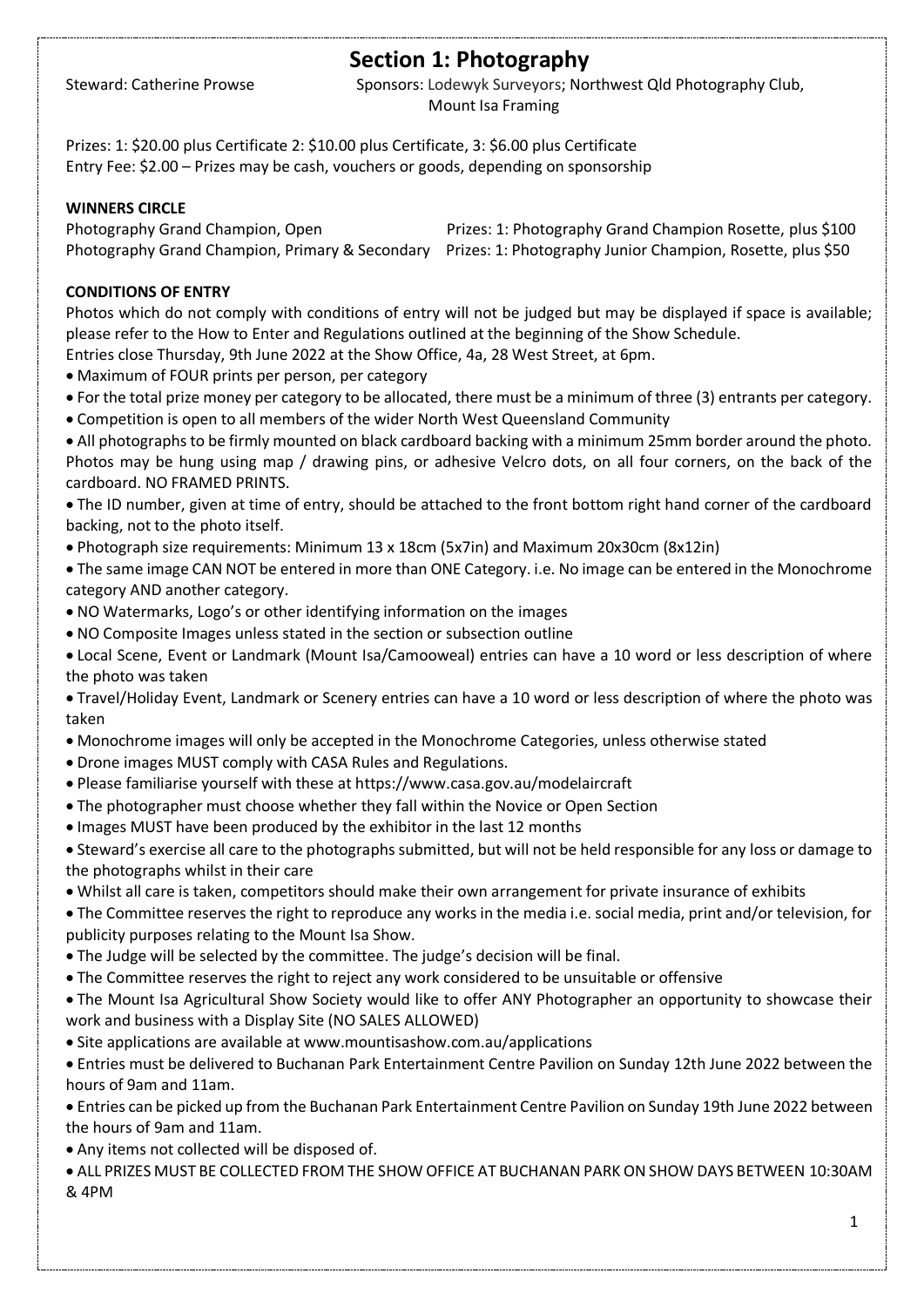#### **OPEN - Any Camera**

Class 1001 PORTRAIT (human form or forms) Class 1002 ANIMALS Can include Birds, Insects, Domestic, Livestock, Reptile, Fish, Native and Wildlife Class 1003 PLANTS Can include Fungus, Flower/s, Bark, Leaves, and Seeds & Grasses Class 1004 LOCAL SCENE, EVENT or LANDMARK (Colour or Monochrome) MUST be recognisable as being within the Mount Isa City Council boundary, including Camooweal Class 1005 LANDSCAPE Can include Sunset or Sunrise Class 1006 ANY OTHER SUBJECT Including but not limited too - Architecture, Machinery & Still Life

#### **SPECIAL SECTION - Open to all - Any Subject** (Including Novice & Junior Competitors)

Class 1010 LOCAL SCENE, EVENT OR LANDMARK Must be recognisable as being within the MICC boundary, including Camooweal Class 1011 MONOCHROME (Portrait) Class 1012 MONOCHROME OR SEPIA (Any other Subject) Class 1013 WEATHER EVENT (Colour or Monochrome) I.e. Lightening, Dust Storms, Flooding, Rain; composites accepted Class 1014 TRAVEL/HOLIDAY SCENE, EVENT OR LANDMARK (Colour or Monochrome) MUST NOT be recognisable as being taken within the Mount Isa City Council boundary Class 1015 ACTION or SPORTS Any image showing movement Class 1018 DETAIL – Macro photography or any image highlighting the close-up features of an object Class 1019 DIGITAL EFFECT – Any photo where a significant amount of digit modification has been applied for artistic effect. This includes digital composite photographs Class 1020 BIRTHDAY – Any photo relating to a birthday celebration

### **Section 1: Photography – Junior Categories**

Sponsors: St Kieran's Catholic Primary School

Prizes: 1: \$15.00 plus Certificate plus, 2: \$10.00 plus Certificate 3: \$5.00 plus Certificate Entry Fee: \$1.00 - Prizes may be cash, vouchers or goods, depending on sponsorship

**Primary - All Students** Class 1120 FRIENDS OR FAMILY (Colour or Monochrome) Class 1121 ANIMALS Class 1122 SCENERY Class 1123 ANY SUBJECT Class 1124 BIRTHDAY

#### **Secondary - All Students**

Class 1130 FRIENDS OR FAMILY (Colour or Monochrome) Class 1131 ANIMALS Class 1132 LANDSCAPE (Colour or Monochrome) Class 1133 ANY SUBJECT (Colour or Monochrome) Class 1134 BIRTHDAY

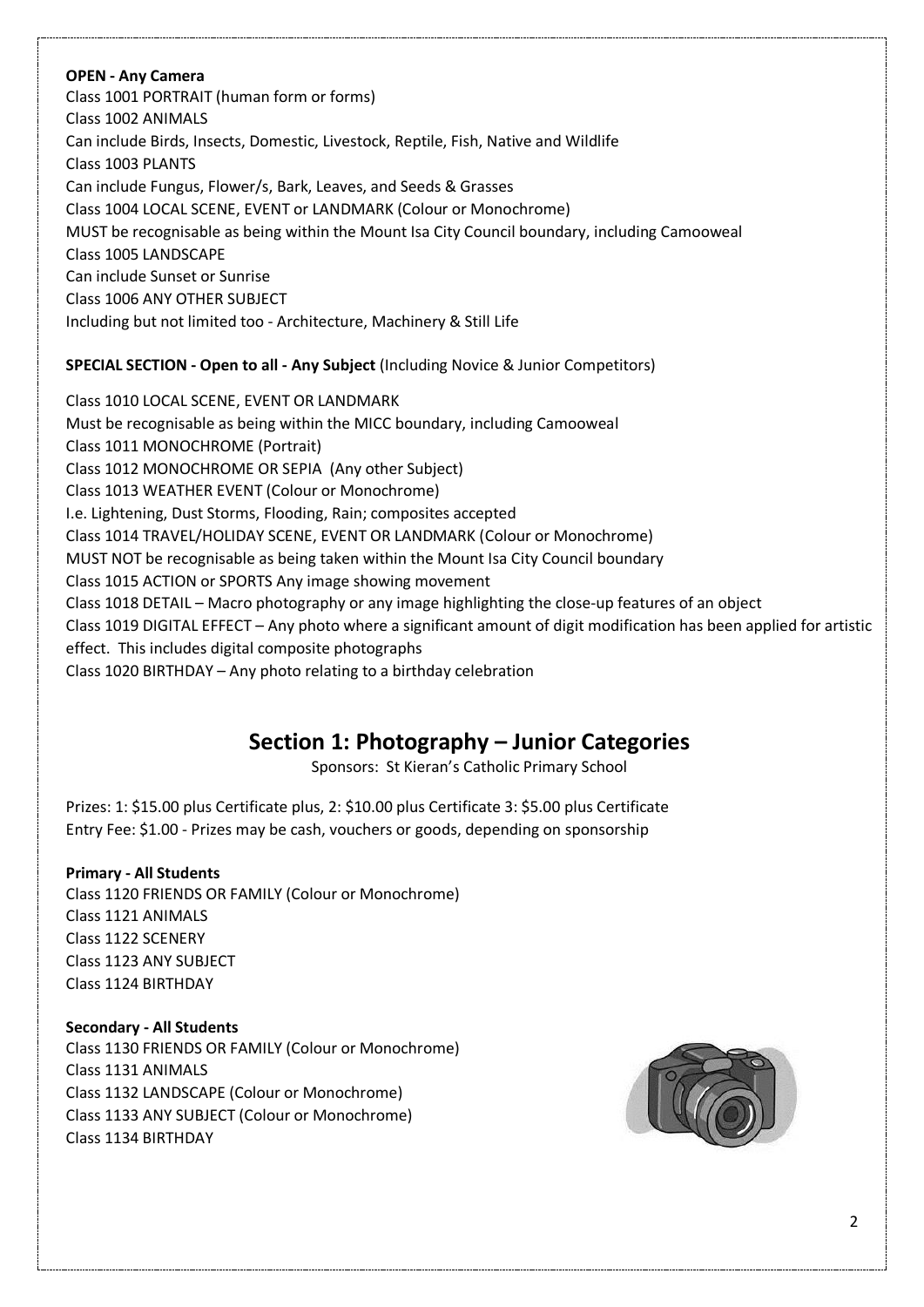## **Section 2: Art**

Sponsors: St Kieran's Catholic Primary School

Prizes: 1: \$20.00 plus Certificate 2: \$10.00 plus Certificate, 3: \$6.00 plus Certificate Entry Fee: \$2.00 - Prizes may be cash, vouchers or goods, depending on sponsorship

Winners Circle

Champion Artwork of the Show Prizes: 1: Champion Artwork of the Show Rosette, plus \$100.00 Champion Junior Artwork Prizes: 1: Junior Champion Artwork Rosette, plus \$50.00

#### **CONDITIONS OF ENTRY**

Art entries which do not comply with conditions of entry will not be judged but may be displayed if space is available. Please refer to the How to Enter and Regulations outlined at the beginning of the Show Schedule.

- All 2D entries must be attached to thick black cardboard
- All 3D entries must be self-supporting
- Paintings must not exceed one (1) square meter. Failure to comply will result in paintings not being hung.

• The Committee reserves the right not to exhibit any work which it considers likely to offend, or if there is insufficient space.

- All Entries must be the original work of the Exhibitor. Plagiarism will not be accepted.
- All Entries must be created within 2 years of the year of entry.
- Name and phone number should be on the back of the artwork.
- Include a separate tag if the artwork is for sale.

• Indigenous Art: Entries in Indigenous art sections are subject to Indigenous laws in regard to use and display of traditional designs; all Aboriginal and Torres Strait Islanders are strongly encouraged to enter

- Competition is open to all members of the wider North West Queensland Community
- Framed Artwork will also be accepted
- Whilst all care is taken, competitors should make their own arrangements for private insurance of exhibits.

• The Committee reserves the right to reproduce any works in the media i.e. social media, print and/or television, for publicity purposes relating to the Mount Isa Show.

#### **Parents/Teachers Please Note:**

- Artwork to be no bigger than an A3 page
- Artwork to be mounted on black card with a minimum 2.5cm border
- No collage to be included except where stated
- Artwork can be constructed with clay or playdough
- Pet Rocks are to be placed on a black card with a minimum 2.5cm boarder
- Pet Rocks are to be no bigger than 15cm x 15cm including boarder
- Sculpture pieces are to be no bigger than 50cm x 25cm x 25cm
- No Lego to be included in this section
- Other than pottery and sculpture pieces, all student work must be able to be hung, otherwise it will not be judged, and the entry fee forfeited.
- Maximum of two (2) entries per student, per category

• Primary and Secondary School categories are open to ALL enrolled students including School of the Air and Special School students

• Please read the sub-section descriptions and notes for specific entry requirements e.g. maximum size of artwork

• Entries must be delivered to Buchanan Park Entertainment Centre Pavilion on Sunday 12th June 2022 between the hours of 9am and 11am.

• Entries can be picked up from the Buchanan Park Entertainment Centre Pavilion on Sunday 19thJune 2022 between the hours of 9am and 11am.

• Any items not collected will be disposed of.

ALL PRIZES MUST BE COLLECTED FROM THE SHOW OFFICE AT BUCHANAN PARK ON SHOW DAYS BETWEEN 10:30AM & 6PM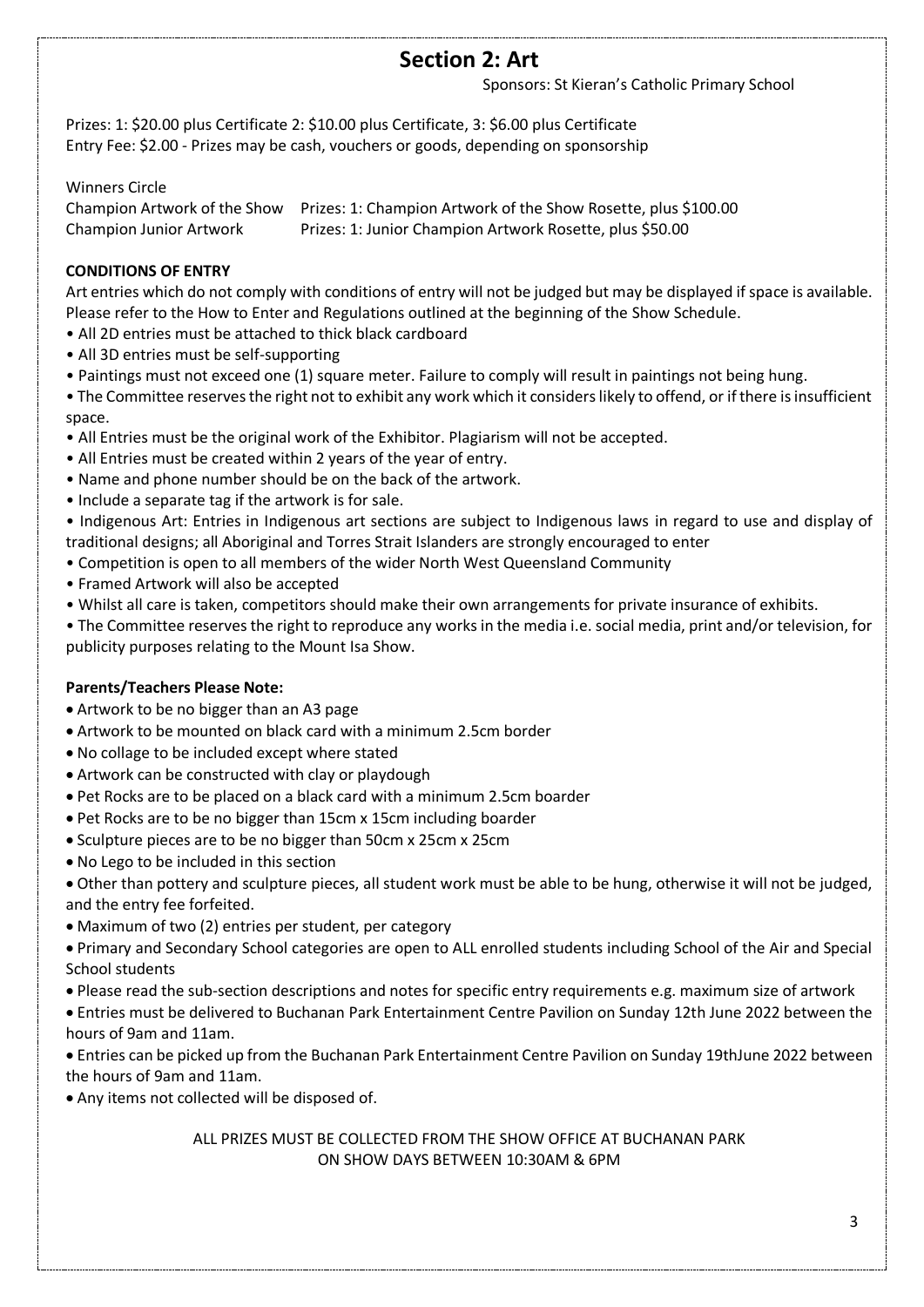#### **OPEN**

Class 2001 PAINTING – Any Subject (oil & acrylic)

Class 2002 PAINTING – WATERCOLOUR, Any Subject; Open to all Artists

Class 2003 DRAWING – ANY SUBJECT (graphite, colour pencil, charcoal etc.)

Class 2004 DRAWING – PASTEL, Any Subject

Class 2005 INDIGENOUS ART

- Watercolour, acrylics, oil, any other medium Open to all Indigenous artists
- Any subject, any medium, 2D & 3D Artwork included

Class 2006 POTTERY - Hand Built - Can be functional or non-functional; any firing and/or glazing technique

Class 2007 POTTERY - Wheel Thrown - Can be functional or non-functional; any firing and/or glazing technique

Class 2008 RECYCLED ART – Open to all Artists

- When assembled the size must be no bigger than 50cm x 50cm
- •Use non-organic items commonly found at home that are usually destined for recycling
- Can include objects such as newspapers, cereal boxes, textile offcuts, beads, foam, cardboard, ribbon, buttons, cards; and natural object such as twigs, interesting leaves

Class 2009 DIGITAL ART – IMAGE MANIPULATION

- Image must be manipulated using an image editing program such as Photoshop
- Image must be printed and presented on an A4 size page
- The image can incorporate portraits, landscapes and/or objects
- All images incorporated must be original i.e. NOT sourced from the internet

#### Class 2010 MIXED MEDIA – open to all artists

- All entries must be original work by the exhibitor and completed in the last 2 years.
- Artwork may be 2D & or 3D and may include carved, cast, ceramic, constructed or assembled objects and may be made from fabric, fiber, glass, metal, mixed media, resin, stone or wood.
- Artwork must not exceed 15kg; and should be free standing and self-supporting.
- Artist may supply their own stands or tables for display purposes, but these items must not form part of the 3D artwork.
- Pottery can be entered in the Pottery Sections

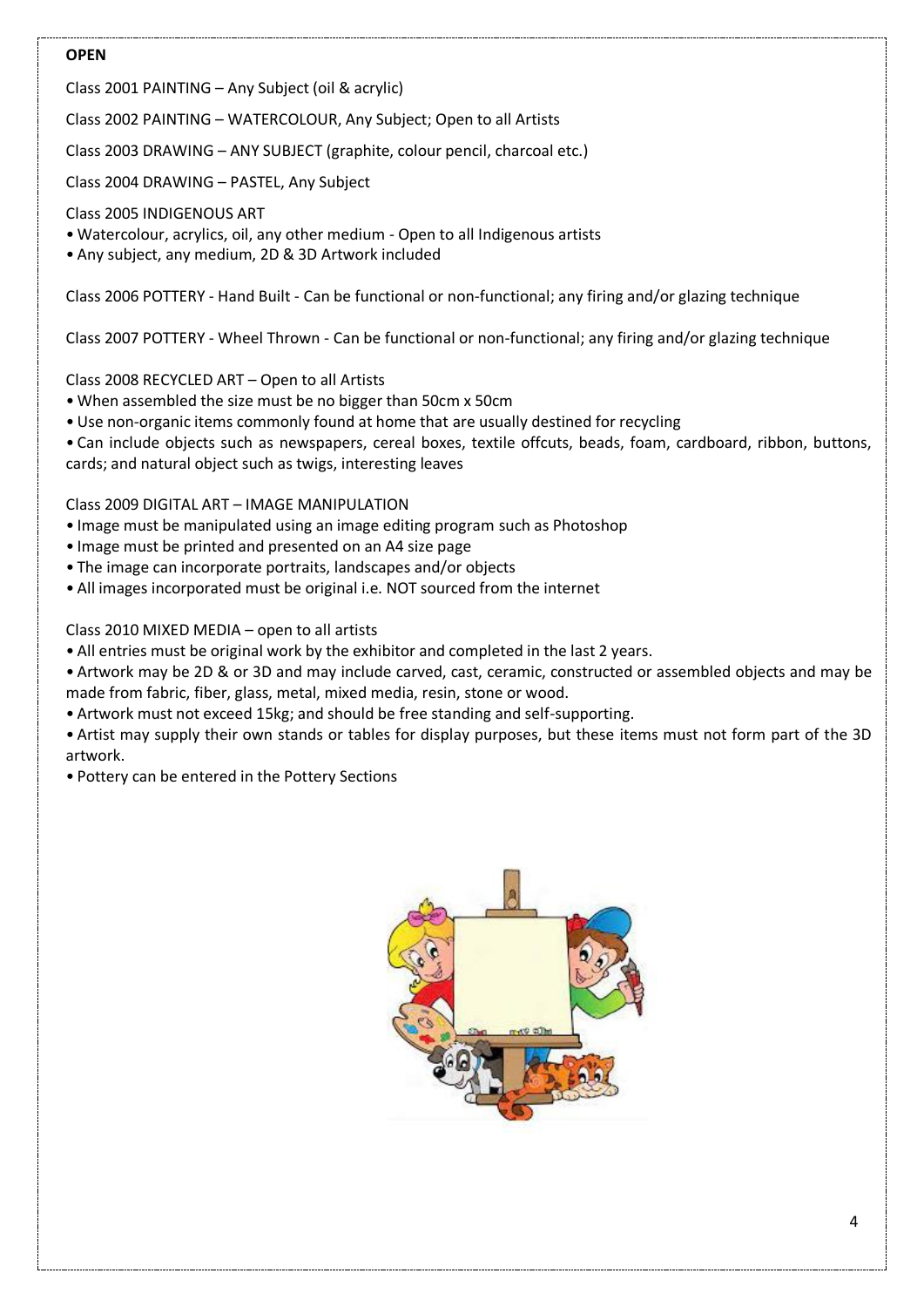### **Section 2: Art – Junior Categories**

Sponsors: St Kieran's Catholic Primary School

Prizes: 1: \$15.00 to Certificate 2: \$10.00 plus Certificate, 3: \$5.00 plus Certificate Entry Fee: \$1.00 - Prizes may be cash, vouchers or goods, depending on sponsorship

#### **PRIMARY - ART**

Class 2120 DAYCARE, KINDY, PREP - Any Subject, Any Medium Can included collage, should include title or description Class 2121 YEAR 1 & 2 - Any Subject, Any Medium Class 2122 YEAR 3 & 4 - Any Subject, Any Medium Class 2123 YEAR 5 & 6 - Any Subject, Any Medium

#### **PRIMARY - PET ROCK**

Class 2130 DAYCARE, KINDY & PREP Class 2131 YEAR 1 & 2 Class 2132 YEAR 3 & 4 Class 2133 YEAR 5 & 6

#### **SECONDARY - ART**

Class 2140 YEAR 7, 8 & 9 - Any Subject, Any Medium Class 2141 YEAR 10, 11 & 12 - Any Subject, Any Medium

#### **SECONDARY - SCULPTURE**

Class 2150 YEAR 7 & 8 - Sculpture, Any Medium Class 2151 YEAR 9 & 10 - Sculpture, Any Medium Class 2152 YEAR 11 & 12 - Sculpture, Any Medium

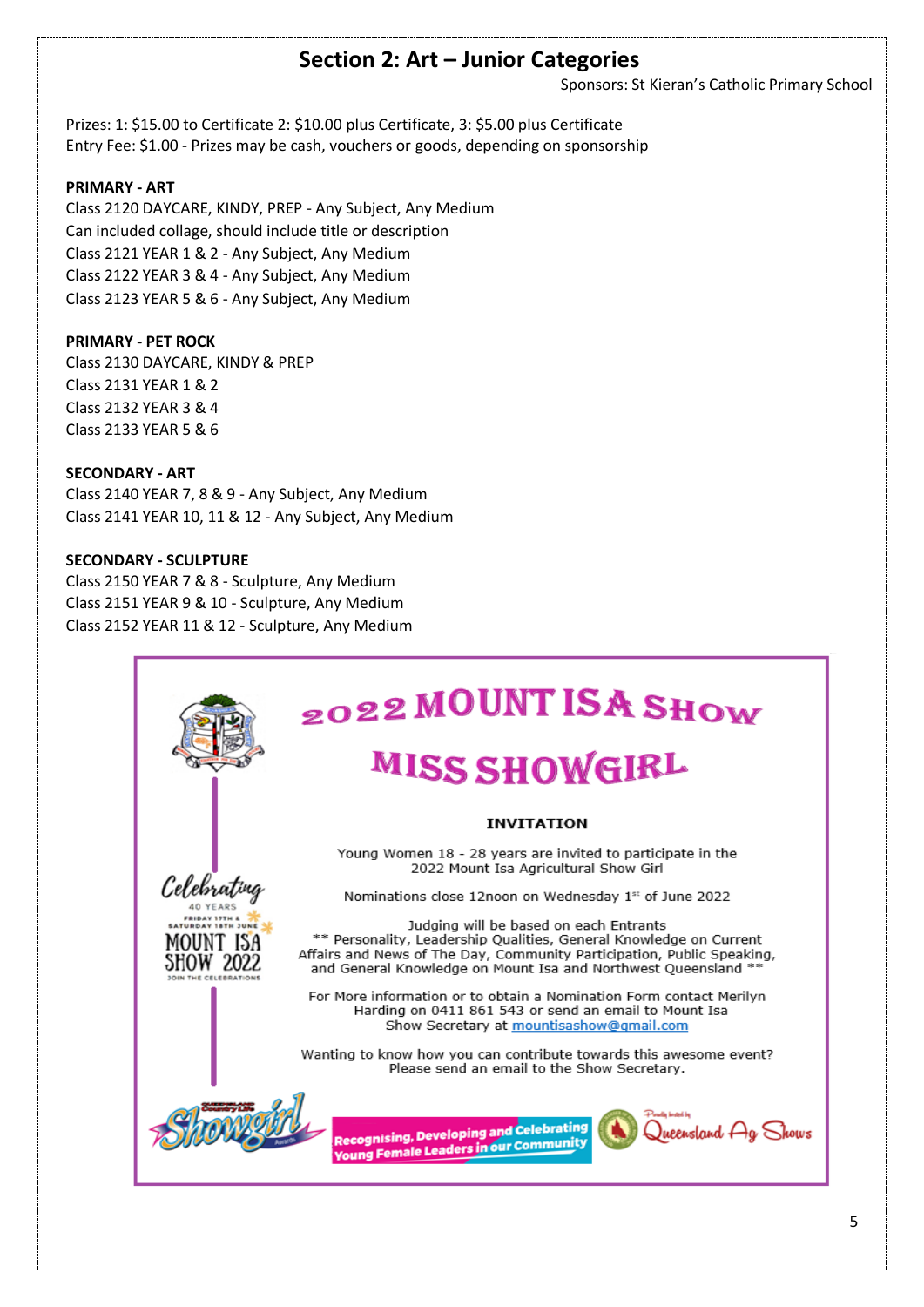### **Section 3: Horticulture**

Steward: Ms Lesley-Ann Peterson Sponsors: Tony & Sandra McGrady

Prizes: 1: \$15.00 plus Certificate 2: \$10.00 plus Certificate, 3: \$6.00 plus Certificate Entry Fee: \$2.00 - Prizes may be cash, vouchers or goods, depending on sponsorship

#### **WINNERS CIRCLE**

Horticulture Grand Champion, named on 'Perpetual Trophy' Prizes: 1: Horticulture Grand Champion Prizes: 1: Horticulture Reserve Champion Horticulture Most Successful Exhibitor Prizes: 1: Horticulture Most Successful Exhibitor Junior Grand Champion Prizes: 1: Horticulture Junior Champion

#### **CONDITIONS OF ENTRY**

Please refer to the How to Enter and Regulations outlined at the beginning of the Schedule. Entries will be taken prior to the event, and on the day.

Entries close Wednesday, 17th June 2022 at the Show Office, Buchanan Park at 12 noon**.**

- All VEGETABLES to be displayed complete with washed roots and tops intact.
- Pumpkins and melons are to have minimum of 5 cm of stem attached.
- All FRUIT to be displayed with attached stem (minimum of 5 cm).

• All POTTED PLANTS, Cacti & Succulents section entries should have been in the care of the entrant for at least three (3) months prior to the Show

• All ORCHIDS should be in the care of the Entrant for at least six (6) months prior to the show

- o **Entries must be delivered to Buchanan Park Entertainment Centre Pavilion on Wednesday 15th June 2022 between the hours of 5pm and 7pm.**
- o **Entries can be picked up from the Buchanan Park Entertainment Centre Pavilion on Sunday 19th June 2022 between the hours of 9am and 11am.**
- o **As per the current COVID-19 regulations, all produce, including fruit and vegetables, cannot be returned to the entrant and will be disposed of by the Mount Isa Show Society at the conclusion of the display.**

#### **ALL PRIZES MUST BE COLLECTED FROM THE SHOW OFFICE AT BUCHANAN PARK ON SHOW DAYS BETWEEN 10:30AM & 6PM**

#### **ROSES**

\*\*Each entry must include the name of the rose entered Class 3001 One Rose Bloom - Any colour Class 3002 One Rose Bud - Any colour Class 3003 Collection of Roses - Any colour - More than one rose in bud or bloom Class 3004 Mini Roses - Any colour - Bud or Bloom

#### **CUT FLOWERS & GERBERAS**

Class 3010 Gerbera - Single, one bloom Class 3011 Gerbera - Double, one bloom Class 3012 Cut Flower - Single, one bloom Class 3013 Cut Flower - Double, one bloom Class 3014 Collection / Vase of Blooms - More than one bloom single or double flowers Class 3015 Single Stem - Native, Annual, Shrub, Bougainvillea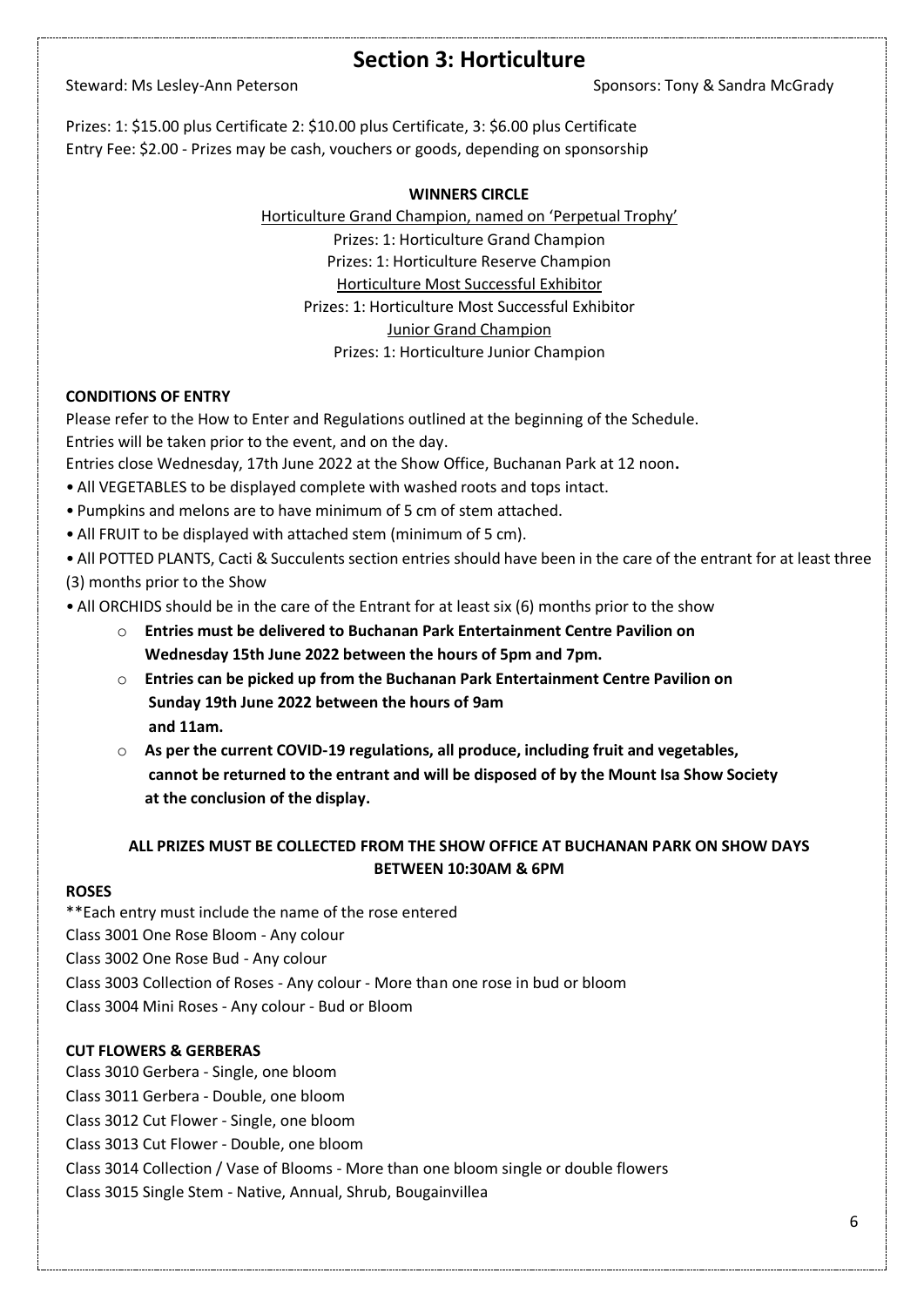#### **FLORAL ART**

Class 3020 Dried Floral Arrangement - Not previously entered Class 3021 Fresh Floral Arrangement

Class 3022 Garden/Sun hat - Not previously entered; Best character or decorated hat; Trimmings should be firmly secured to the hat to allow for hanging on a wall

#### **POTTED PLANTS & SUCCULENTS**

Class 3030 Bonsai Class 3031 Single Potted Greenery - Fern, Fruit Tree, Cacti, Succulents Class 3032 Single Potted Flowering - Violets, Orchids, Natives Class 3033 Collection Greenery - One Pot - Fern, Cacti, Succulents Class 3034 Collection Flowering - One Pot - Violets, Orchids, Natives Class 3035 Hanging Basket - Greenery or Flowering Class 3036 Air Plants - Potted or Hanging

#### **FRUIT**

Class 3040 Bush Lemons (3) Class 3041 Lemons - Not Bush (3) Class 3042 Grapefruit (3) Class 3043 Oranges (3) Class 3044 Mandarins (3) Class 3045 Any Other Fruit

#### **HERBS & SPICES**

Class 3050 Bunch of Parsley Class 3051 Bunch of Basil Class 3052 Bunch of Rosemary Class 3053 Bunch of Mint Class 3054 Collection of Herbs / Spices - Minimum 5 Varieties Class 3055 Potted Herbs or Spices - Any Variety, Single or Multiples

#### **VEGETABLES**

Class 3060 Tomatoes - Large (3); Medium (6); Small e.g. Cherry (12) Class 3061 Capsicum (3) - Any colour Class 3062 Bunch of Radish – Minimum of 6 in a bunch Class 3063 Root Vegetables (3) - Carrot, Parsnip, Sweet Potato, Potato etc. Class 3064 Ground Vine Vegetable - Pumpkin, Butternut, Squash, Zucchini etc. Class 3065 Elevated Vine Vegetables (12) - Green Beans, Green Peas etc. Class 3066 Green Leafy Vegetables - 1 Plant / Bunch - Lettuce, Cabbage, Silverbeat etc.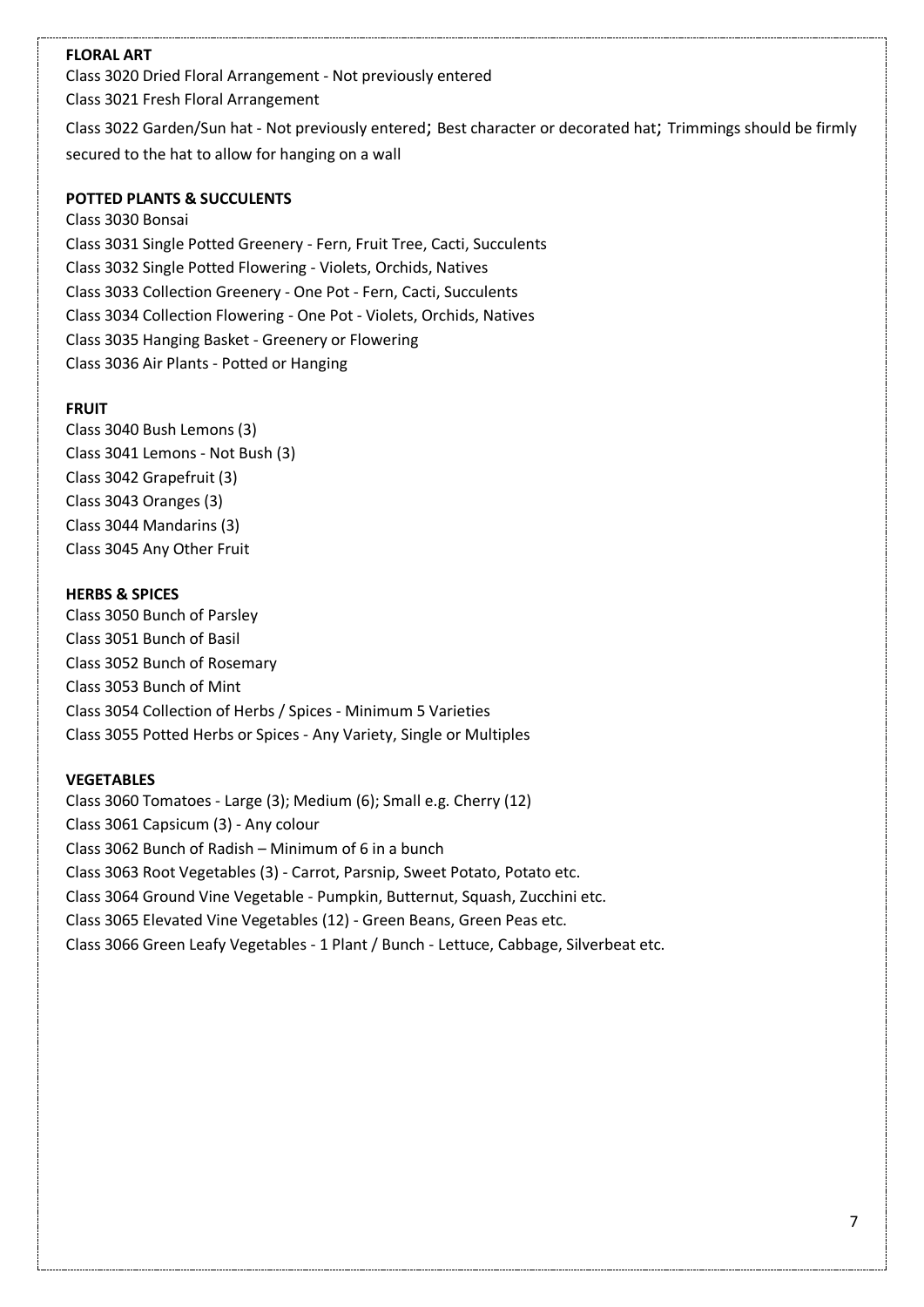## **Section 3: Horticulture – Junior Categories**

Steward: Ms Lesley-Ann Peterson Sponsors: Tony & Sandra McGrady

Prizes: 1: \$8.00 plus Certificate 2: \$5.00 plus Certificate, 3: \$3.00 plus Certificate Prizes may be cash, vouchers or goods, depending on sponsorship

#### **UNDER 15 YEARS**

Class 3170 Cut flower - Single Stem Class 3171 Collection of Cut Flowers (4 - 8) Class 3172 Potted Plant/s - One or more plants in the same pot Class 3173 Any Fruit or Vegetable - 1 or more of the chosen fruit or vegetable Class 3174 Fruit / Vegetable Art - Art constructed using Fruit and or Vegetables of any choice; Art can be 2D or 3D; Maximum size of 30cm x 30cm Class 3175 Fairy/Adventure Garden - Should be constructed / potted by the entrant

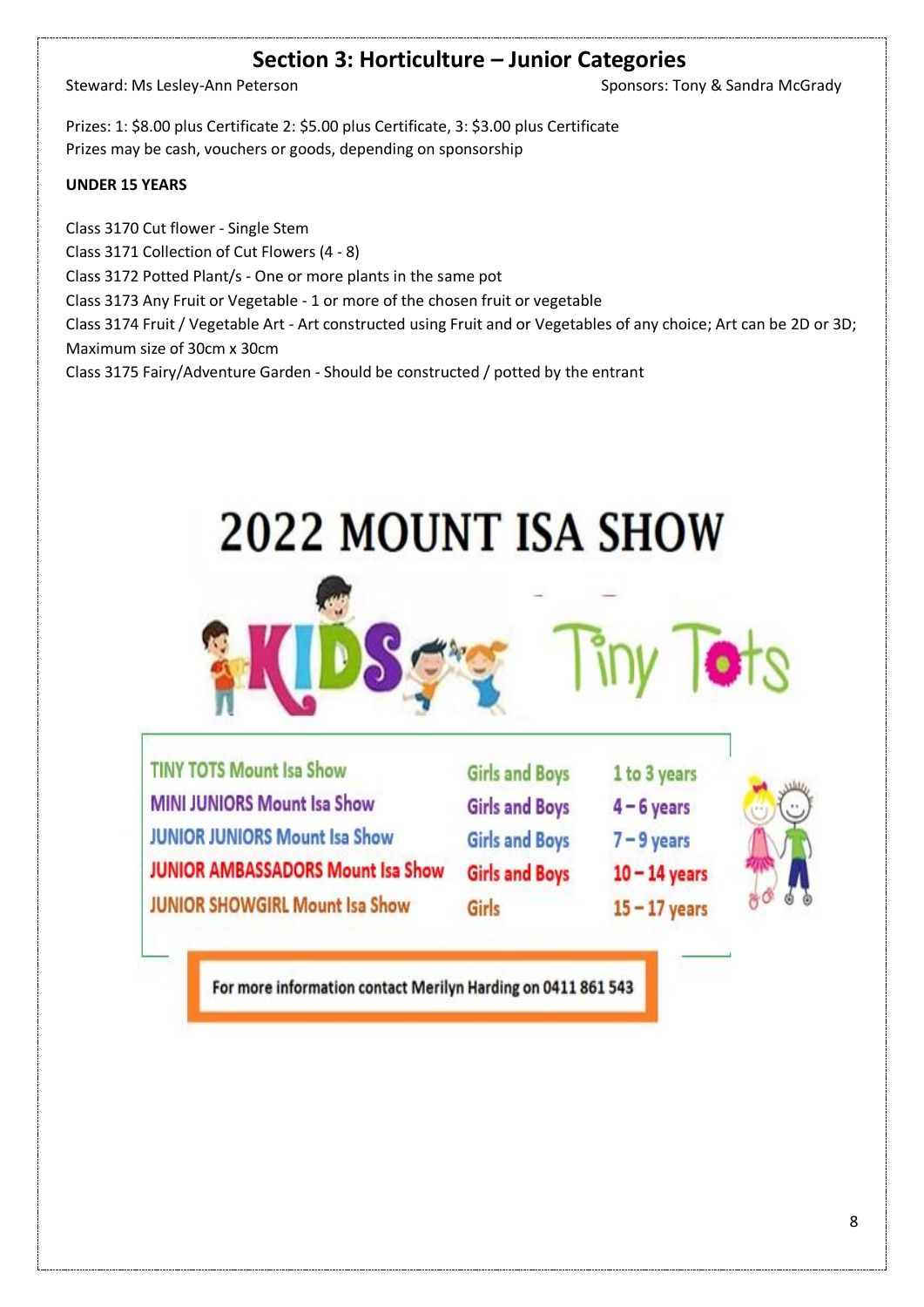### **Section 4: Handicrafts**

Steward: Mrs Caryll Evans Sponsor: Tony & Sandra McGrady

Prizes: 1: \$15.00 plus Certificate, 2: \$10.00 plus Certificate, 3: \$6.00 plus Certificate Entry Fee: \$2.00 - Prizes may be cash, vouchers or goods, depending on sponsorship

#### **WINNERS CIRCLE**

Junior Champion Prizes: 1: Handicraft – Junior Champion

Edna & Alan Russell Perpetual Trophy Prizes: 1: Edna & Alan Russell Perpetual Trophy Best Needlecraft **Prizes: 1: Handicraft – Best Needle Craft** Best Framed Piece of Needlework Prizes: 1: Handicraft – Best Framed Picture

#### **CONDITIONS OF ENTRY**

• Please refer to the How to Enter and Regulations outlined at the beginning of the Show Schedule.

• **Entries close Thursday, 9th June 2022 at the Show Office, 4a, 28 West Street, at 6pm**

• Classes marked with \*\* are to be mounted on stiff cardboard, and covered with cellophane, with easy access for judging.

- Framed entries must be ready to be hung
- Whilst all care is taken, competitors should make their own arrangements for private insurance of exhibits.

• **Entries must be delivered to Buchanan Park Entertainment Centre Pavilion on Sunday 12th June 2022 between the hours of 9am and 11am.**

• **Entries can be picked up from the Buchanan Park Entertainment Centre Pavilion on Sunday 19th June 2022 between the hours of 9am and 11am.**

• **Any items not collected will be disposed of.**

**ALL PRIZES MUST BE COLLECTED FROM THE SHOW OFFICE AT BUCHANAN PARK ON SHOW DAYS BETWEEN 10:30AM & 6PM**

#### **HAND-KNITTING**

Class 4000 Any Knitted Garment Class 4001 Any Other Article

#### **CROCHET**

Class 4010 Any Crochet Garment Class 4011 Knee Rug / Shawl Class 4012 Domestic Article - Tea Cosy, Cushion or Coat Hangers etc. Class 4013 Any Other Article - Thread Fine - 60 and over; Thread Coarse - 40 and under

#### **NEEDLECRAFT**

Class 4020 Cross Stitch - Picture or Hanging, large in size Class 4021 Any Other Embroidered Article - Cross-stitch, Black Work, Drawn Thread, etc.

#### **SEWING**

Class 4030 Garment - Child or Adult Class 4031 Toys\* - Including Teddy Bears Class 4032 Any Other Article

#### **BEADWORK**

Class 4040 Diamond Dot – Any Article Class 4041 Non-Jewellery Beading Class 4042 Jewellery Beading

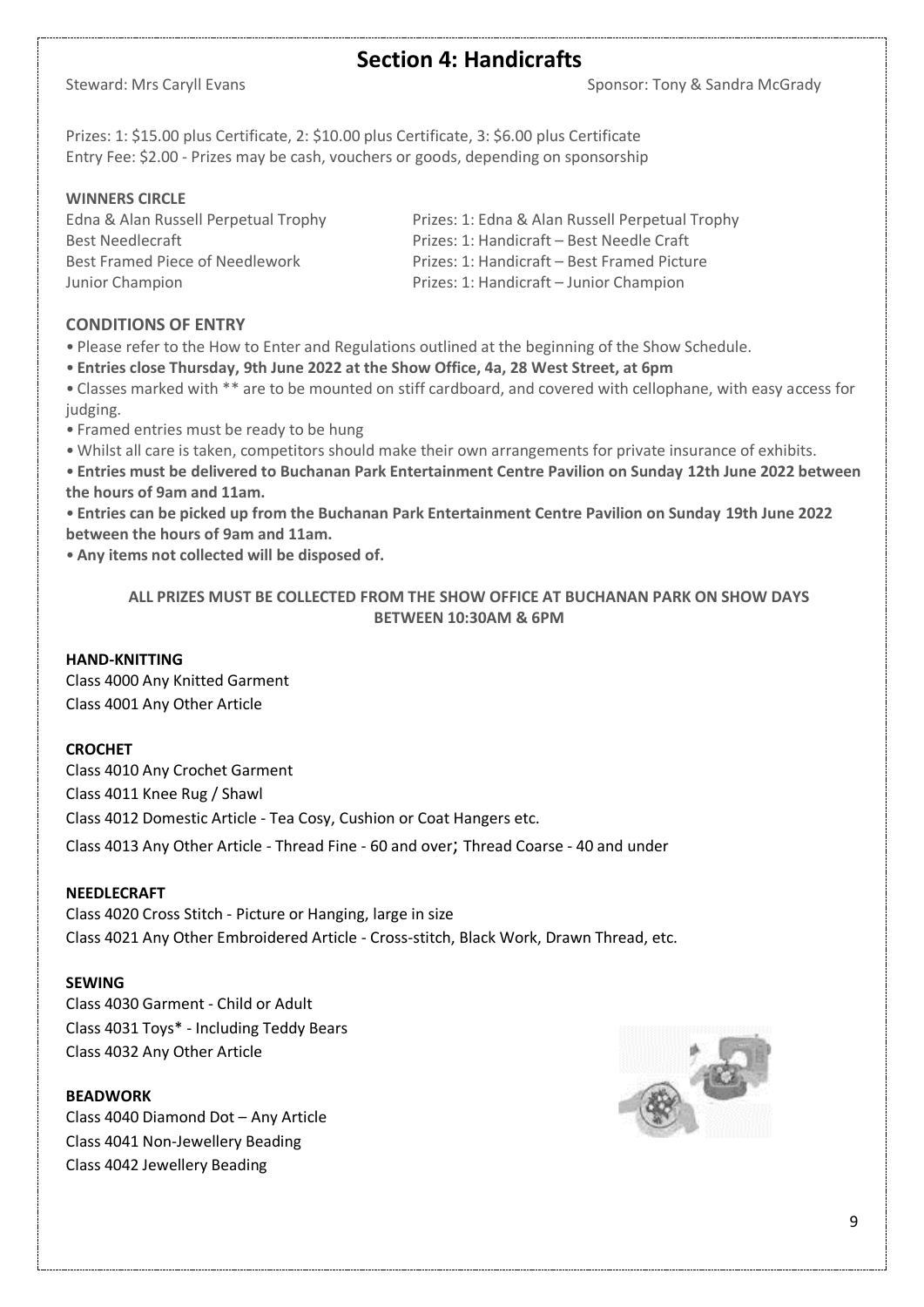#### **GENERAL**

Class 4050 Leadlighting - any item Class 4051 Leatherwork - any item Class 4052 Mosaic - any item Class 4053 Lego - any item - 18years +

#### **PAPERCRAFT**

Class 4060 Cards - Any Subject - Minimum of (3) cards Class 4061 Any Other Item Class 4062 Scrapbooking - Any Item - One (1) or Two (2) pages

### **Section 4: Handicrafts – Collectibles**

Sponsors: Isa Hair Design, J&V Williams

Prizes: 1: \$100.00 plus Certificate 2: \$60.00 plus Certificate; 3: \$40.00 plus Certificate

Class 4070 ANY ITEMS - Coins, Bear Cans, Glassware, Stamps, Rocks, Toys, and Tins etc.

## **Section 4: Handicrafts – Junior Categories**

Steward: Mrs Caryll Evans & Edna Russell Sponsor: St Kieran's Catholic Primary School

Prizes: 1: \$8.00 plus Certificate 2: \$5.00 plus Certificate, 3: \$3.00 plus Certificate Entry Fee: \$1.00 - Prizes may be cash, vouchers or goods, depending on sponsorship

#### **JUNIOR - UNDER 5 YEARS**

Class 4180 Any Handicraft Item - Pasta, Artwork, Scrapbooking, String Art etc.

#### **JUNIOR - 5 - 9 YEARS**

Class 4181 Lego - Any Item Class 4182 Any Other Article Class 4183 Beading - Any Item Class 4184 Scrapbooking - Any Item Class 4185 Diamond Dot - Any Item

#### **JUNIOR - 10 - 14 YEARS**

Class 4190 Lego - Any Item Class 4191 Any Other Article Class 4192 Beading - Any Item Class 4193 Scrapbooking - Any Item Class 4194 Diamond Dot – Any Item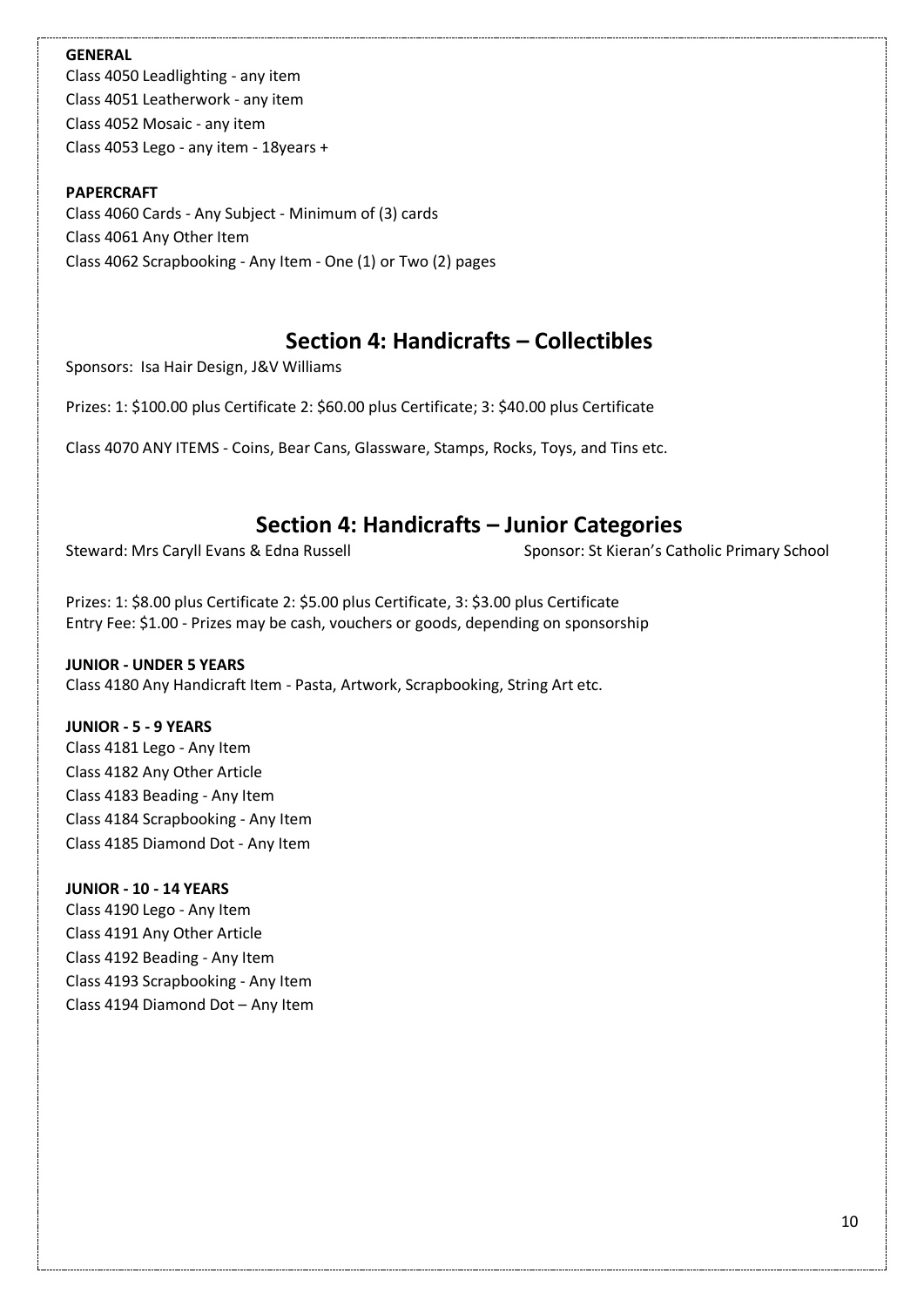### **Section 5: Patchwork and Quilting**

Steward: Leah Allingham & Sue Champion Steward: Leah Allingham & Sue Champion Sponsors: Mount Isa Quilters Group

Prizes: 1: \$25.00 plus Certificate, 2: \$15.00 plus, Certificate 3: \$10.00 plus Certificate Entry Fee: \$2.00 – Prizes may be cash, vouchers or goods, depending on Sponsorship

#### **WINNERS CIRCLE**

Novice Patchwork Prizes: 1: Novice Patchwork & \$50 QCAS Best Quilt Prizes: 1: QCAS Best Quilt & \$50 (Sent to ECCA for State Finals) Grand Champion Prizes: 1: Grand Champion & \$100

#### **CONDITIONS OF ENTRY**

Please refer to the How to Enter and Regulations outlined at the beginning of the Schedule. Entries close Thursday, 9th June 2022 at the Show Office, 4a, 28 West Street, at 6pm.

- Quilts / wall hangings require a hanging sleeve
- The quilt measurements must be included on the entry form width and length in inches

#### **Guidelines for QCAS 2022 Quilts Across Queensland**

- The best non-professional quilt from each affiliated Chamber Show is eligible.
- The quilt to be completed in the last 2 years
- No restriction on size
- Open to hand and machine quilting techniques

• Any class where the exhibit winner is to be sent to the Royal Brisbane Show; the conditions of entry in that class are that the winner's exhibit will be sent to the Brisbane or State competition.

• Entries must be delivered to Buchanan Park Entertainment Centre Pavilion on Sunday 12th June 2022 between the hours of 9am and 11am.

• Entries can be picked up from the Buchanan Park Entertainment Centre Pavilion on Sunday 19th June 2022 between the hours of 9am and 11am.

• Any items not collected will be disposed of

ALL PRIZES MUST BE COLLECTED FROM THE SHOW OFFICE AT BUCHANAN PARK ON SHOW DAYS BETWEEN 10:30AM & 6PM

#### **PATCHWORK AND QUILTING**

Class 5001 Wall Hanging

Class 5002 Patchwork Quilt - Machine Quilted - Domestic

Class 5003 Patchwork Quilt - Machine Pieced - Professionally Quilted

Class 5004 Patchwork Quilt - Machine Pieced - with Hand Applique

Class 5005 Patchwork Quilt - Machine Pieced - with Machine Applique

Class 5006 Table Runner / Place Mats

Class 5007 Cushion or Mini Quilt - Maximum size of 50cm x 50cm

Class 5008 Novice Patchwork - Any Article - First Time entrant in any Show

Class 5009 Christmas - Any Article

Class 5010 Patchwork Bag

Class 5011 Any Other Article

### **Section 5: Quilts Across Queensland**

Best representative Quilt from Mount Isa - Entry Fee: \$5.00

**Class 5012 Special Entry** - Quilts across Queensland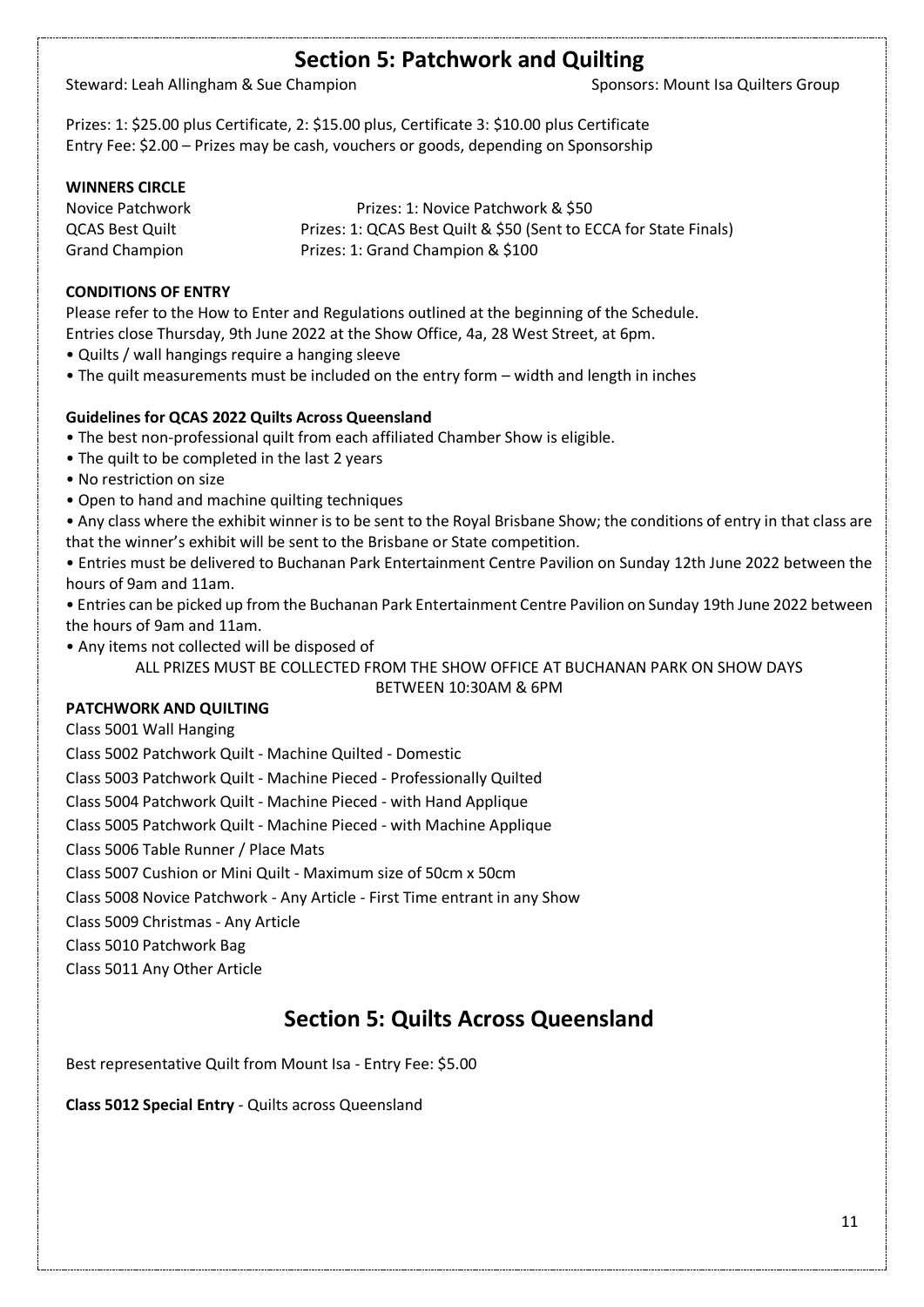### **Section 6: Woodwork**

Steward: David English Sponsor: Tony & Sandra McGrady

Prizes: 1: \$15.00 plus Certificate, 2: \$10.00 plus Certificate, 3: \$6.00 plus Certificate Entry Fee: \$2.00 – Prizes may be cash, vouchers or goods, depending on Sponsorship

#### **WINNERS CIRCLE**

Woodwork Champion **Prizes: 1: Name on Bill Van Steyn Perpetual Trophy** 

#### **CONDITIONS OF ENTRY**

Please refer to the How to Enter and Regulations outlined at the beginning of the Schedule.

Entries close Thursday, 9th June 2022 at the Show Office, 4a, 28 West Street, at 6pm

• Entries must be delivered to Buchanan Park Entertainment Centre Pavilion on Sunday 12th June 2022 between the hours of 9am and 11am.

• Entries can be picked up from the Buchanan Park Entertainment Centre Pavilion on Sunday 19th June 2022 between the hours of 9am and 11am.

• Any items not collected will be disposed of.

ALL PRIZES MUST BE COLLECTED FROM THE SHOW OFFICE AT BUCHANAN PARK ON SHOW DAYS BETWEEN 10:30AM & 6PM

#### **WOODWORKING**

Class 6001 Woodwork - Household Item Class 6002 Woodwork - Child's Toy Class 6003 Woodwork - Recycled Item - made from recycled timber Class 6004 Woodwork - Any Other Item Class 6005 Woodcarving - Any Item Class 6006 Woodturning - Plate or Bowl - Lacquer finish accepted Class 6007 Woodturning - Spindle Turning - Lacquer finish accepted Class 6008 Woodturning - Household Item - Lacquer finish accepted Class 6009 Woodturning - Any Item - Lacquer finish accepted

## **Section 6: Woodwork – Junior Section**

Sponsor: St Kieran's Catholic Primary School

**UNDER 18 YEARS** Class 6100 10-12 Years - Any Item Class 6101 13-17 Years - Any Item

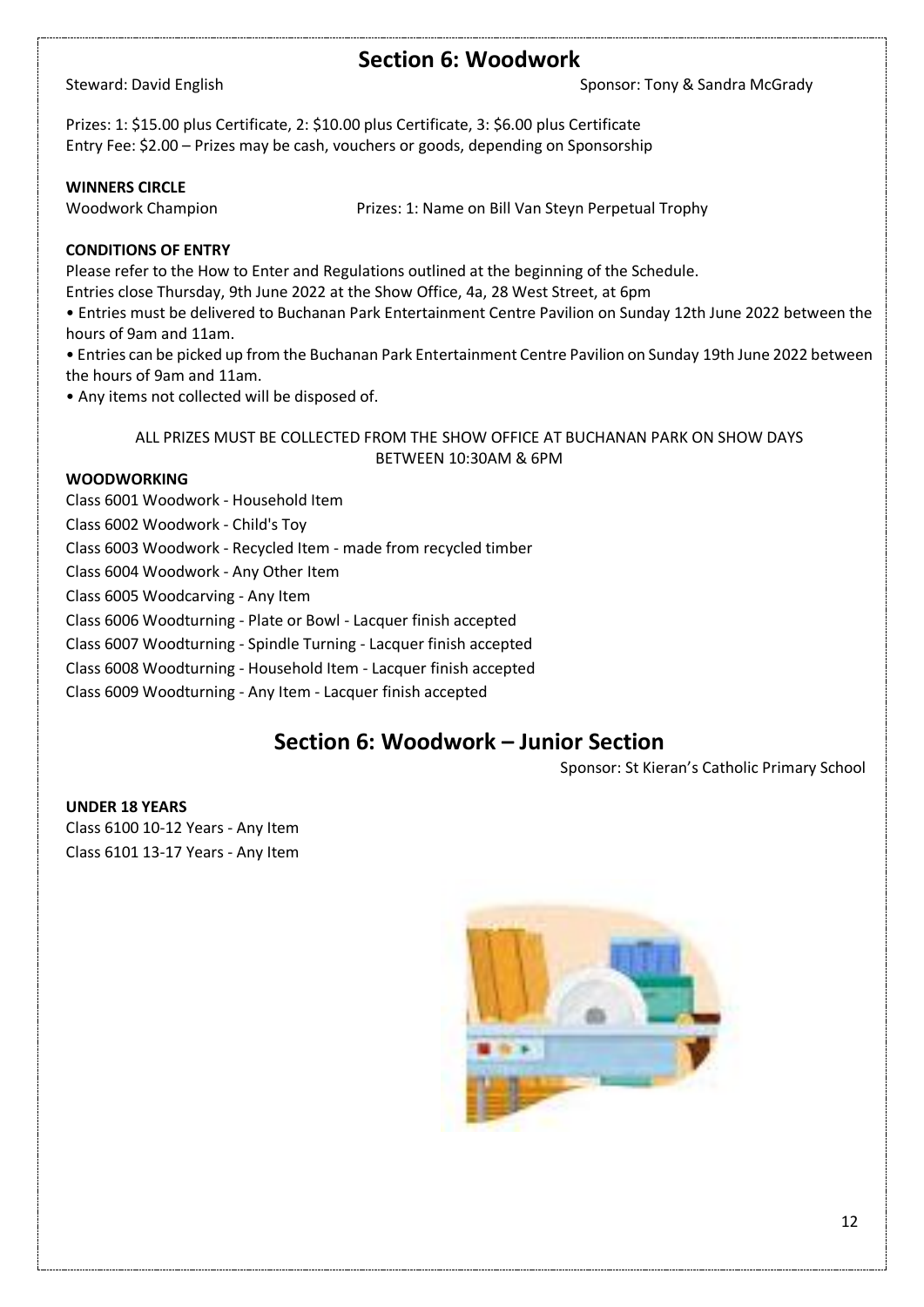### **Section 7: COOKERY**

Steward: Mrs Lorna Fisher Sponsors: Tony & Sandra McGrady,

Prizes: 1: \$15.00 plus Certificate 2: \$10.00 plus Certificate 3: \$6.00 plus Certificate Entry Fee: \$2.00 – Prizes may be cash, vouchers or goods, depending on Sponsorship

#### **WINNERS CIRCLE**

Champion Cookery Prizes: 1: Champion Cookery Champion Junior Cookery Primary Prizes: 1: Champion Junior Cookery - Primary Champion Junior Cookery Secondary Prizes: 1: Champion Junior Cookery - Secondary

#### **CONDITIONS OF ENTRY**

Please refer to the How to Enter and Regulations outlined at the beginning of the Schedule.

Entries close Thursday, 9th June 2022 at the Show Office, 4a, 28 West Street, at 6pm.

• To qualify for Cookery Champion, Entrants must have at least three (3) entries in the Cookery Section and one (1) in Preserves.

• To qualify for Junior Cookery Champion (Primary and Secondary) Entrant is to have at least three (3) entries in their Cookery section.

- All entries are to be delivered on the base and cover supplied; or on own plate, where specified, sealed with an oven bag, allowing easy access for judges
- All entries are to be homemade unless otherwise stated
- Where classes state 'Packet Cake', the packet must be flattened and attached to the exhibit when submitted
- The way the entries are presented is a part of the overall judging; please present your entries with the visual aspect in mind
- Entries will be accepted from male and female exhibitors

#### **CONDITIONS OF ENTRY - JERKY / BILTONG**

- Entrants must present 100g (approximately) of each product they are submitting for entry.
- If the entrant is submitting more than one entry, the weight applies to each entry submitted.
- All products must be made under hygienic conditions and be fit for human consumption.
- Each entry must be submitted on a separate disposable tray and sealed with glad wrap.
- A label, advising flavour, must be attached to the top of the tray.

#### **CONDITIONS OF ENTRY - PRESERVES**

- All preserves to be labelled on the side of the jar
- All jars to be a minimum of 200mls in size
- No wax to be used.
- All other conditions apply as per Cookery Section

• Entries must be delivered to Buchanan Park Entertainment Centre Pavilion on Wednesday 15th June 2022 between the hours of 5pm and 7pm.

**• As per the current COVID-19 regulations, any consumable item that has been cut must be disposed of, cannot be returned to the entrant. The Mount Isa Show Society, at the conclusion of the display, will dispose of all items in this section excluding cakes judged on decoration only.**

CERTIFICATES CAN BE COLLECTED BETWEEN 9am & 11am ON SUNDAY 19th June

#### ALL PRIZES MUST BE COLLECTED FROM THE SHOW OFFICE AT BUCHANAN PARK ON SHOW DAYS BETWEEN 10:30AM & 6PM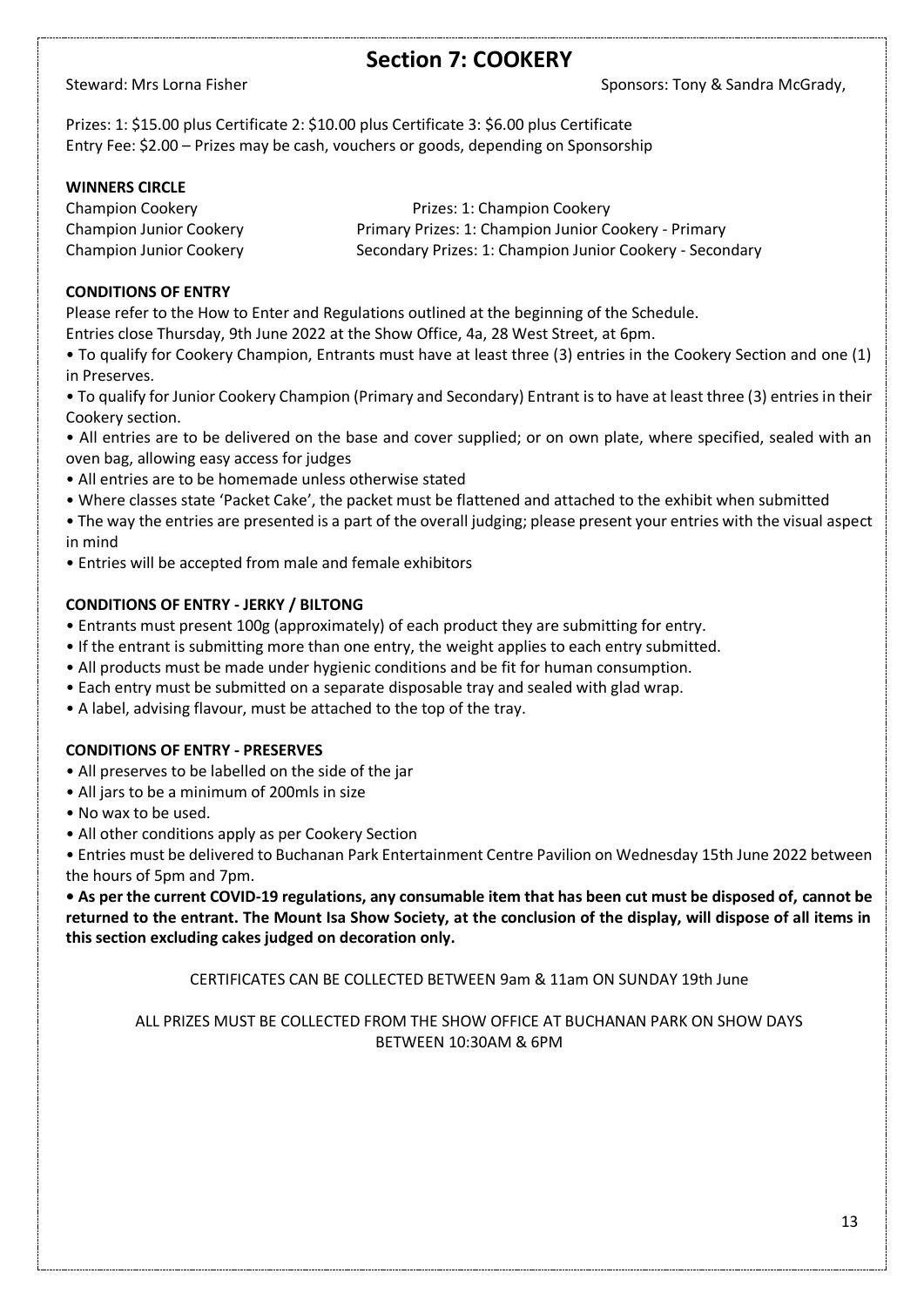#### **COOKERY**

Class 7001 Boiled Fruit Cake - Approximate 20cm tin Class 7002 Banana Cake - Iced on Top Class 7003 Carrot Cake - Iced on top Class 7004 Chocolate Cake - Iced on Top Class 7005 Victorian Sponge - Filled with jam, iced or dusted with icing sugar Class 7006 Muffins - Plate of four (4) Class 7007 Plate of Mixed Slice - Three (3) varieties, Two (2) pieces of each Class 7008 Plate of Mixed Biscuits - Three (3) varieties, two (2) of each Class 7009 Plain, Fruit or Savoury Scones - Plate of three (3) Class 7010 Confectionary - Plate of seven (7) pieces Class 7011 Shortbread - Plate of three (3) pieces Class 7012 Bread/ Damper - Any Type Class 7013 Patty Cakes - Plate of four (4) Class 7014 Fudge - Any Variety - Plate of six (6) Class 7015 Jerky / Biltong - To be judged on Appearance, Texture and Flavour; Refer to Conditions of Entry

#### **DECORATED CAKES**

Class 7020 Iced & Decorated Baked Cake - Judged on decoration only Class 7021 Iced & Decorated Dummy Polystyrene Form Class 7022 Novelty Cake - e.g. Marzipan, Cream or Fondant; Judged on decoration only Class 7023 Decorated Cupcake – Fondant - Plate of three (3), decorated differently Class 7024 Decorated Cupcake - Butter Cream - Plate of three (3) decorated differently

#### **PRESERVES**

Class 7030 Marmalade - One Fruit Class 7031 Marmalade - Three (3) Fruits Class 7032 Jam - Any Flavour Class 7033 Lemon Butter Class 7034 Relish Class 7035 Pickles - Any Variety Class 7036 Chutney Class 7037 Sauce - Sweet, Hot or Savoury

## **Section 7: COOKERY – Junior Categories**

Steward: Mrs Lorna Fisher Sponsors: St Kieran's Catholic Primary School

Prizes: 1: Certificate plus \$8.00, 2: Certificate plus \$6.00, 3: Certificate plus \$4.00 Entry Fee: \$1.00 – Prizes may be cash, vouchers or goods, depending on Sponsorship

**KINDY, PREP, Grade 1 & Grade 2** Class 7140 Cupcakes - Iced and Decorated - Plate of three (3) - Judged on Decoration Only

#### **GRADES 3 & 4**

Class 7150 Plate of Biscuits - Three (3) of any variety Class 7151 Packet Cake- Any Variety - Iced on Top only Class 7152 Pikelets - Three (3) of any variety Class 7153 Patty Cakes – Decorated - Three (3) of any variety Class 7154 Muffins - Three (3) of any variety Class 7155 Cake – Baked - Chef's choice, not packet mix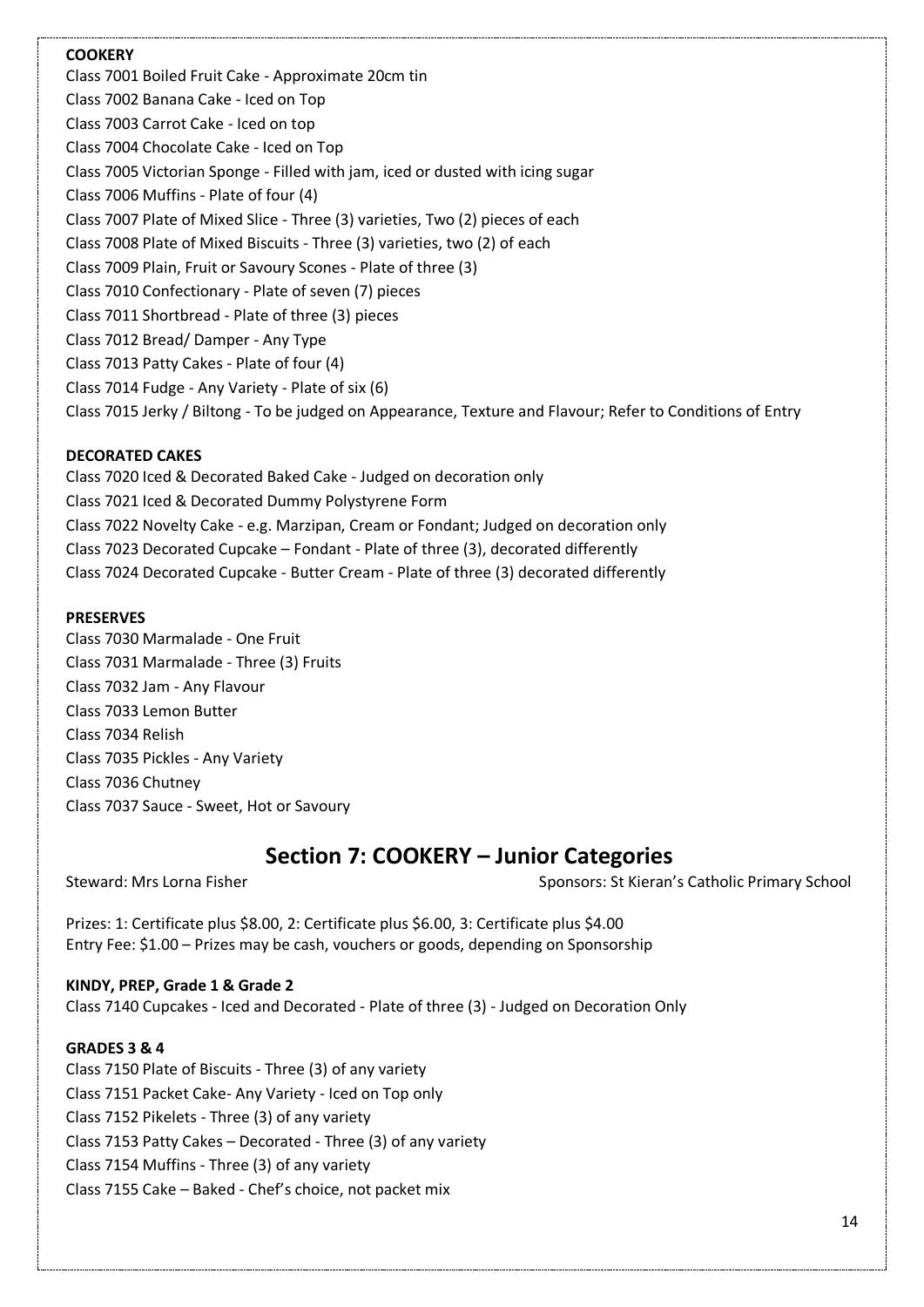Class 7156 Cupcake - Decorated – Fondant - Plate of three (3) Class 7157 Cupcake - Decorated - Butter Cream - Plate of three (3) Class 7158 Cake – Decorated - Iced and Decorated - Judged on Decoration Only Class 7159 Fudge - Any Variety - Three (3) pieces

#### **GRADES 5 & 6**

Class 7160 Plate of Biscuits - Three (3) of any variety Class 7161 Packet Cake- Any Variety - Iced on Top only Class 7162 Pikelets - Three (3) of any variety Class 7163 Patty Cakes – Decorated - Three (3) of any variety Class 7164 Muffins - Three (3) of any variety Class 7165 Cake – Baked - Chef's choice, not packet mix Class 7166 Cupcake - Decorated – Fondant - Plate of three (3) Class 7167 Cupcake - Decorated - Butter Cream - Plate of three (3) Class 7168 Cake – Decorated - Iced and Decorated - Judged on Decoration Only Class 7169 Fudge - Any Variety - Three (3) pieces

#### **GRADES 7, 8 & 9**

Class 7170 Biscuits - Any Variety - Plate of 3 Class 7171 Packet Cake- Any variety - Iced on top only; packet to be attached flat Class 7172 Pikelets - Any Variety - Plate of 3 Class 7173 Muffins - Any Variety - Plate of 3 Class 7174 Decorated Cupcake - Butter Cream - Plate of 3 Class 7177 Decorated Cupcake – Fondant - Plate of 3 Class 7175 Decorated Cake - Iced and Decorated; judged on decoration only Class 7176 Fudge - Any Variety - 3 pieces

#### **GRADES 10, 11 & 12**

Class 7178 Biscuits - Any Variety - Plate of 3 Class 7179 Packet Cake - Any Variety - Iced on Top only; packet to be attached flat Class 7180 Pikelets - Any Variety - Plate of 3 Class 7181 Muffins - Any Variety - Plate of 3 Class 7182 Decorated Cake - Iced and Decorated; judged on decoration only Class 7183 Decorated Cupcake – Fondant - Plate of 3 Class 7184 Decorated Cupcake - Butter Cream - Plate of 3 Class 7185 Fudge - Any Variety - 3 pieces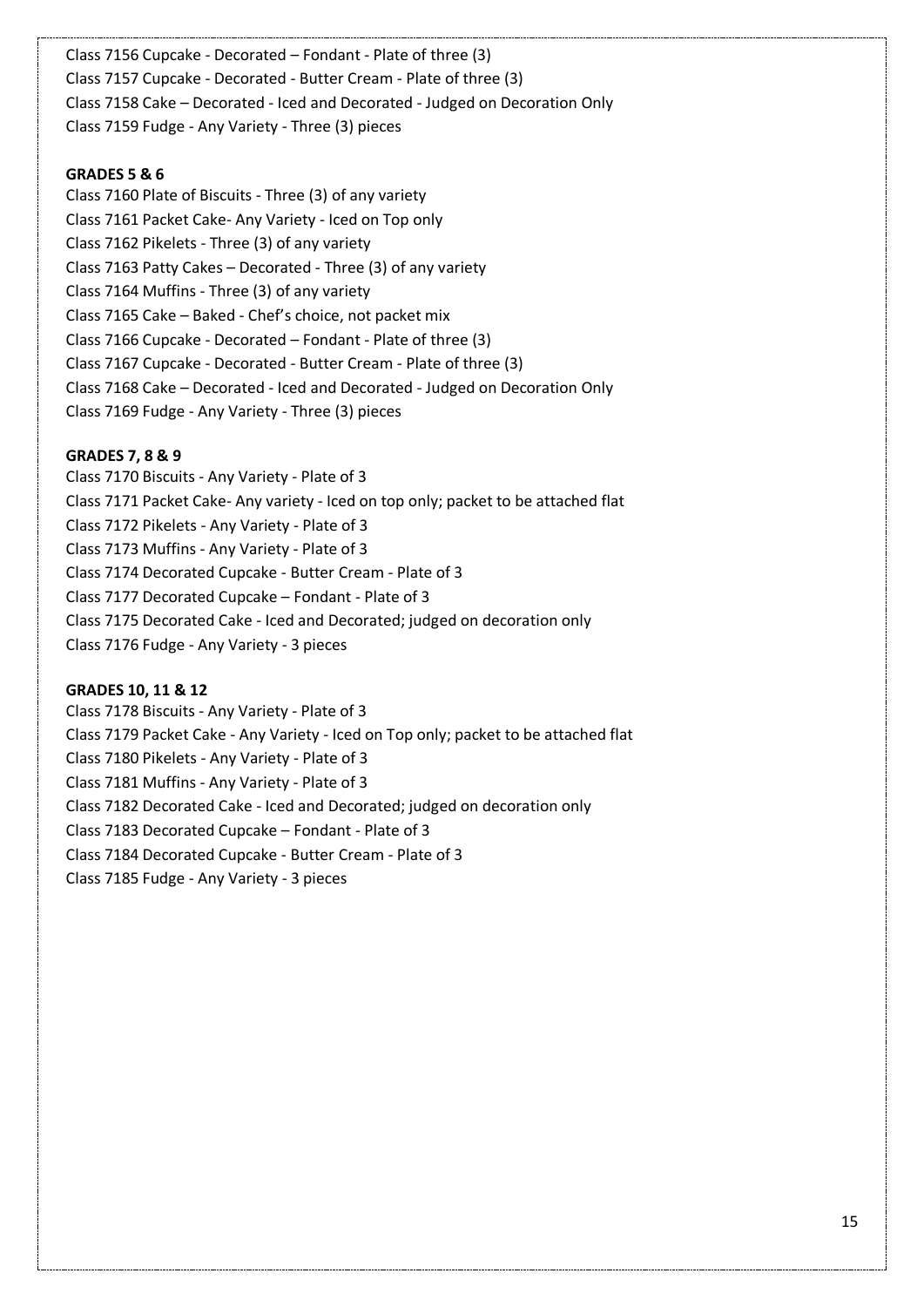### **Section O65: OVER 65 YEARS**

Prizes: are stated per Category

Prizes may be cash, vouchers or goods, depending on Sponsorship. Entry Fee: \$1.00

#### **WINNERS CIRCLE**

Over 65 Champion Prizes: 1: Name on Laura Johnson Perpetual Trophy

#### **CONDITIONS OF ENTRY**

• Please refer to the How to Enter and Regulations outlined at the beginning of the Schedule and as per Photography, Art, Horticulture, Handicraft, Quilting, Woodwork & Cookery conditions of Entry.

• **Entries close Thursday, 9th June 2022 at the Show Office 4A, 28 West Street, at 6pm**

• Delivery of entries is as per each section requirement:

• **Entries must be delivered to Buchanan Park Entertainment Centre Pavilion as per each section requirement:**

- **Photography, Art, Quilting, Handicraft & Woodwork Sunday 12th June between 9am & 11am**
- **Cookery & Horticulture - Wednesday 15th June between 5pm & 7pm**

• **Entries can be picked up from the Buchanan Park Entertainment Centre Pavilion on Sunday 19th June 2022 between the hours of 9am and 11am.**

• **Any items not collected will be disposed of.**

#### **ALL PRIZES MUST BE COLLECTED FROM THE SHOW OFFICE AT BUCHANAN PARK ON SHOW DAYS BETWEEN 10:30AM & 6PM**

**OVER 65 – PHOTOGRAPHY** Steward: Catherine Prowse

Prizes: 1: \$15.00 plus Certificate; 2: \$10.00 plus Certificate; 3: \$6.00 plus Certificate

Class 1201 ANY SUBJECT- Colour or monochrome Class 1202 FAMILY or FRIENDS- can include domestic animals- Colour or monochrome

**OVER 65 – ART** Prizes: 1: \$15.00 plus Certificate; 2: \$10.00 plus Certificate; 3: \$6.00 plus Certificate

Class 2201 OVER 65 - ANY SUBJECT - Any Medium (Drawing, Mixed Media or Painting)

**Over 65 – Horticulture** Steward: Ms Lesley-Ann Peterson

Prizes: 1: \$15.00 plus Certificate 2: \$10.00 plus Certificate 3: \$6.00 plus Certificate

Class 3201 Rose in Bloom or Bud - any colour Class 302 Cut Flowers / Gerberas Class 3203 Floral Art - Dried or Native Class 3204 Potted Plants - Includes Cacti and Succulents Class 3205 Fruit Class 3206 Herbs & Spices – Potted - Single Bunch or Multiple Varieties Class 3207 Vegetables

**Over 65 – Handicraft** Steward: Mrs Caryll Evans & Mrs Edna Russell Prizes: 1: \$15.00 plus Certificate; 2: \$10.00 plus Certificate; 3: \$6.00 plus Certificate

Class 4201 Any Knitted Article Class 4202 Any Needlework Article Class 4023 Any Other Item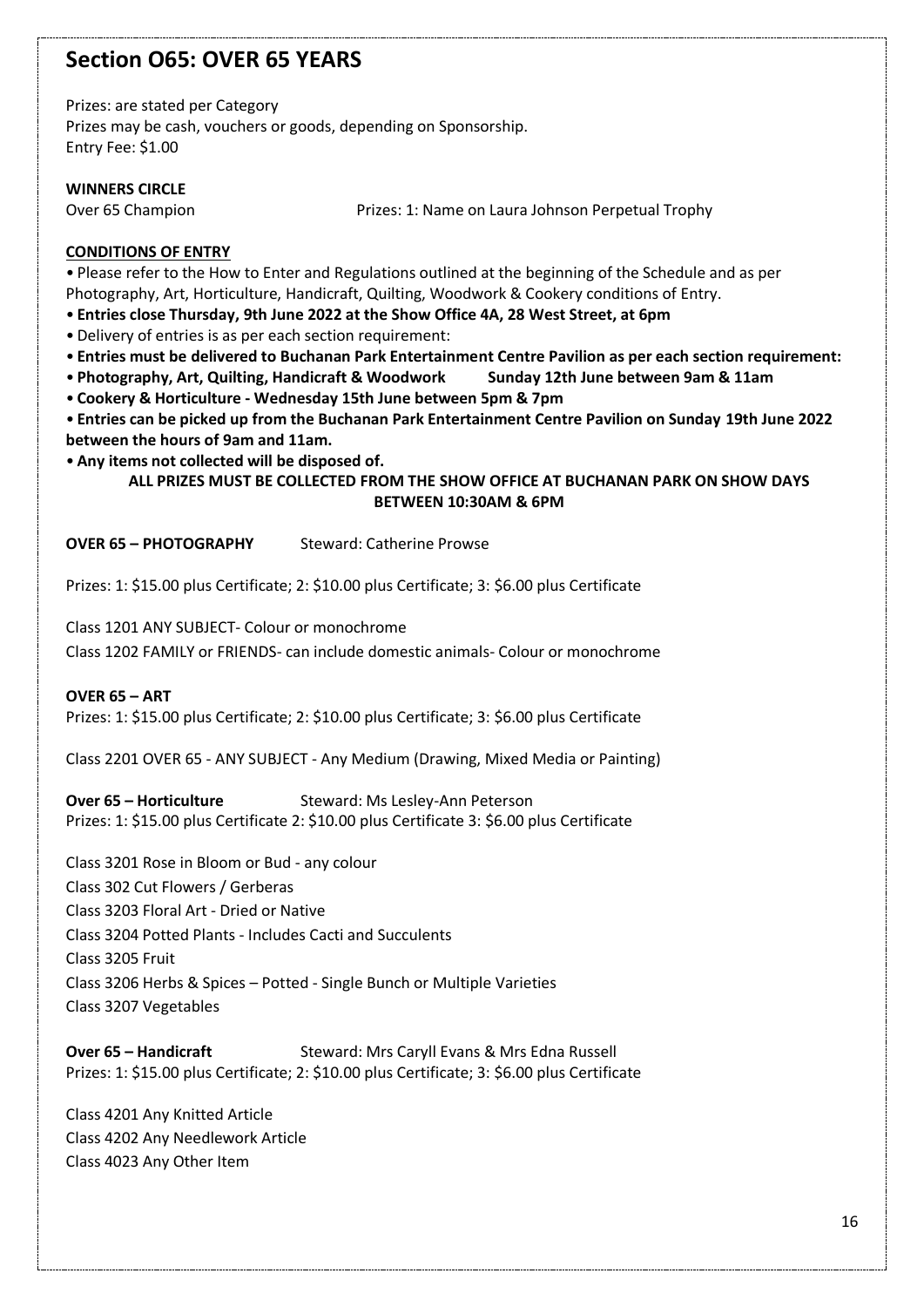**Over 65 - Patchwork & Quilting** Stewards: Leah Allingham & Sue Champion Prizes: 1: \$15.00 plus Certificate; 2: \$10.00 plus Certificate; 3: \$6.00 plus Certificate

Class 5201 Any Article

**Over 65 – Woodworking Steward: Mr David English** Prizes: 1: \$15.00 plus Certificate; 2: \$10.00 plus Certificate; 3: \$6.00 plus Certificate

Class 6201 Any Article

**Over 65 – Cookery** Steward: Mrs Lorna Fisher Prizes: 1: \$15.00 plus Certificate; 2: \$10.00 plus Certificate; 3: \$6.00 plus Certificate

Class 7201 Cake - Any Variety, Un-iced Class 7202 Slice or Biscuit - Any Variety - Plate of 3 Class 7203 Iced & Decorated Cake Class 7204 Preserve or Jam Class 7205 Iced & Decorated Cupcakes - Plate of 3

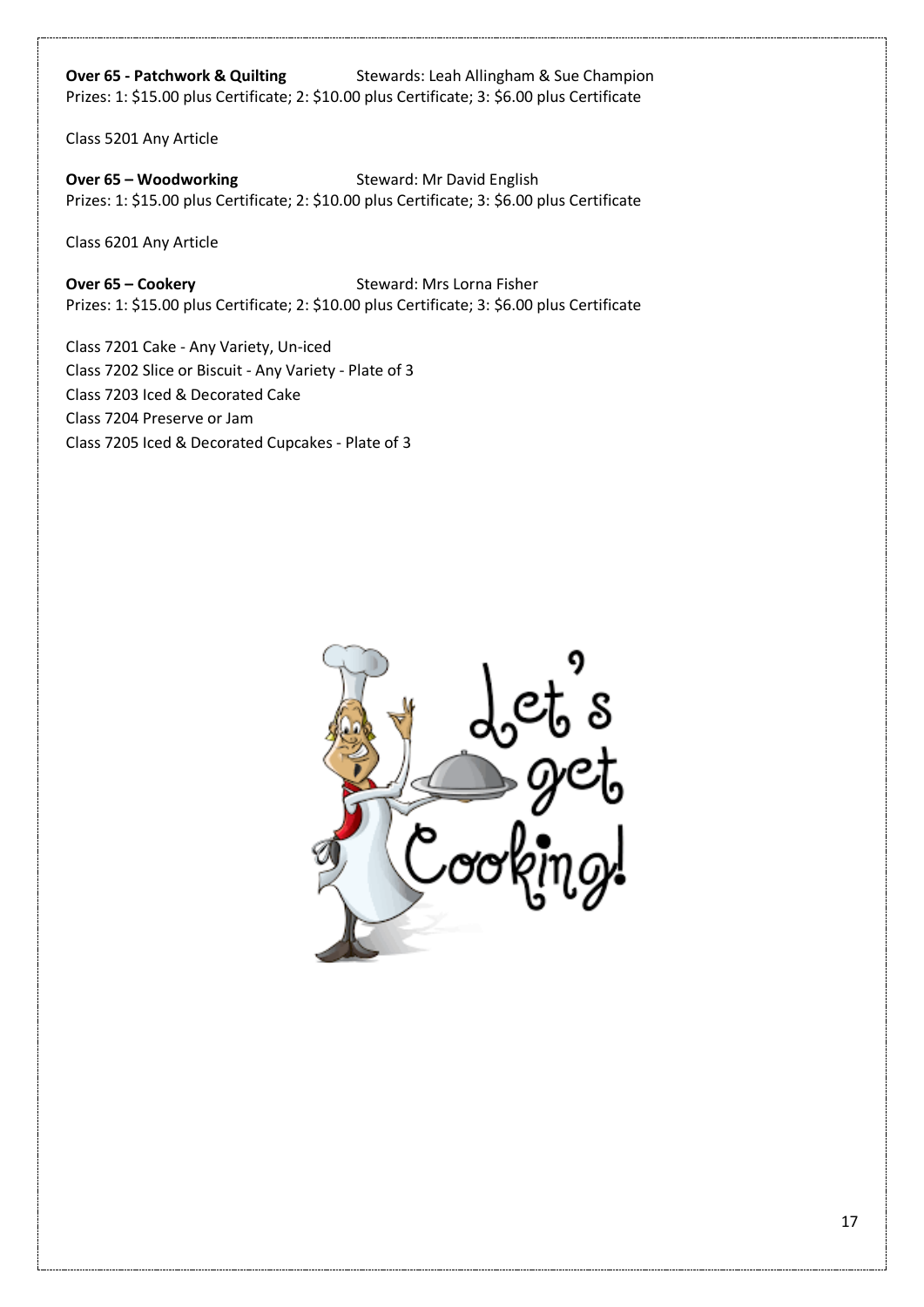## **Section 8: SCARECROW COMPETITION – OPEN**

Steward: Anne Pittis Sponsors: Isa Hair Design, J & V Williams Prizes may be cash, vouchers, or goods, depending on Sponsorship Prizes: 1. \$100.00 plus Certificate; 2 \$50.00 plus Certificate 3: \$20.00 plus Certificate Entry Fee: \$5.00

**WINNERS CIRCLE:** Will include one People's Choice Award \$100 plus Certificate

Class 8001 Open Scarecrow – Individual Class 8002 Open Scarecrow – Group/Business/Service Provider

#### **CONDITIONS OF ENTRY**

- The scarecrow must be moveable (25 lbs or less), be no more than a 4 feet x 4 feet base and minimum 4 feet tall and no more than 7 feet tall. It must be self-supporting, weatherproof in wind or rain. No perishable goods, glass or appliances may be used in construction or display. No electricity available
- Entries close Thursday, 9<sup>th</sup> June 2022 at the Show Office 4A, 28 West Street, at 6pm
- Entries must only be delivered to Buchanan Park Entertainment Centre Pavilion from **8.30am – 5.30pm on Thursday 16th of June.**
- Entries can be picked up from the Buchanan Park Entertainment Centre Pavilion on Sunday 19th June 2022 between the hours of 9am and 11am. Any items not collected will be disposed of.
- The SCARECROW will be displayed where the Show Committee sees fit within the Pavilion area.
- All prizes must be collected from the Show Office at Buchanan Park on Show Days between 10.30am & 6pm



Open to all ages! Let your imagination take control. The Challenge should you choice to accept it: It's our 40<sup>th</sup> Year Birthday, dress your Scarecrow to hetp celebrate this wonderful milestone and let them join the Birthday Party! All scarecrows will be displayed inside the Pavilion over the Mount Isa Show Entry forms can be obtained from the Show Secretary at weekend. mountisashow@gmail.com or at the Show Office, Shop 4a, 28 West Street commencing from Monday 9th May 2022 Monday - Friday 4pm - 6pm or Saturday 11.30am - 3.30pm.

Join in the fun and show off your creative FLAIR

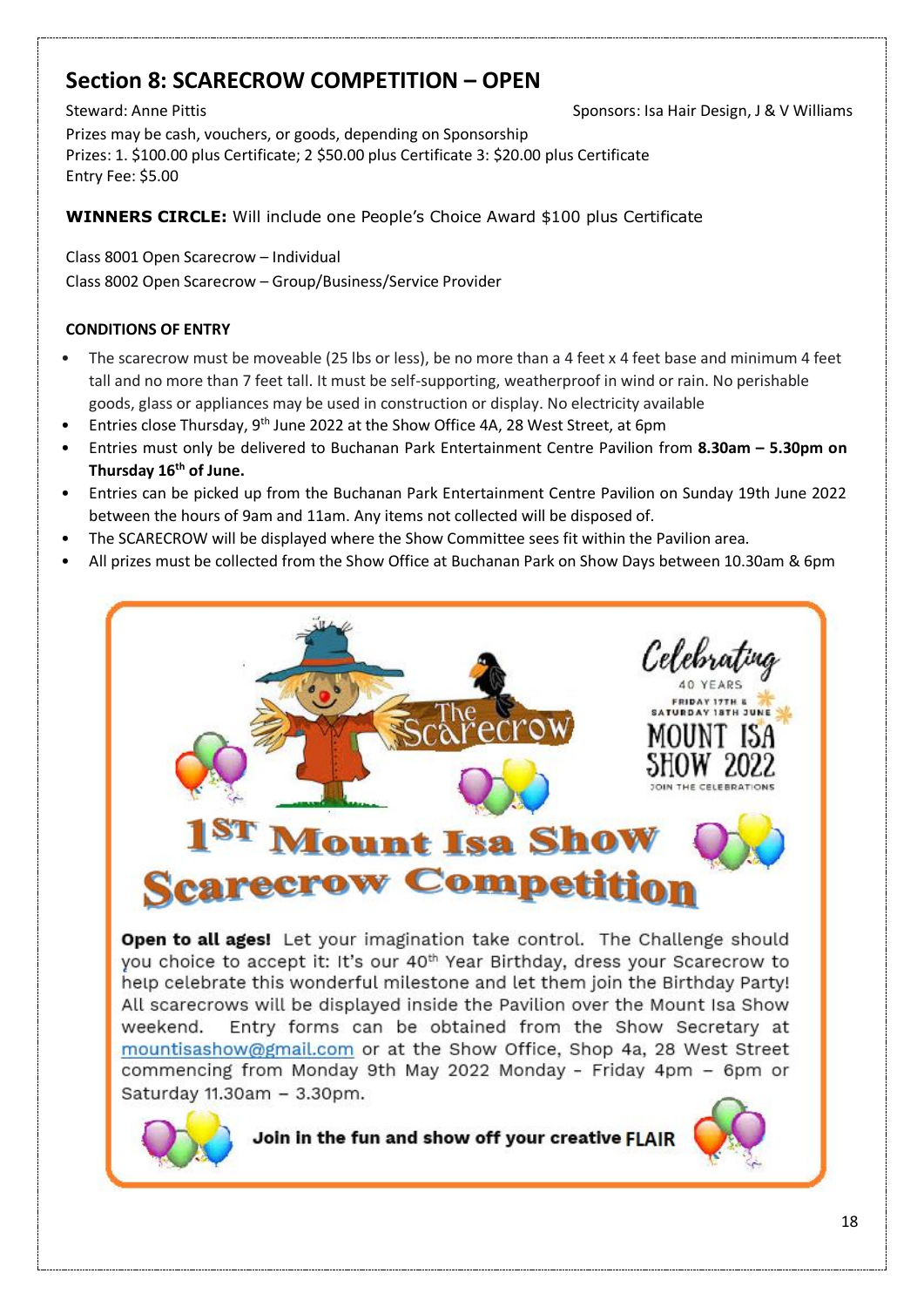## **Mount Isa Agricultural Show Society Inc.**

4a, 28 West Street (Hopkins Arcade) Mobile 0409 PO Box 2145 mountisashow@gmail.com MOUNT ISA QLD 4825 A.B.N. 84 119 078 458



## **OFFICIAL ENTRY FORM**

## **ART: PHOTOGRAPHY: HORTICULTURE: HANDICRAFTS WOODWORKING: COOKERY: Over 65's**

**Please return entry form, with fees, to the Show Office 4a, 28 West Street (Hopkins Arcade)** Nomination Fee per Entry: \$2.00 Adults, \$1.00 Pensioners, \$1.00 Children unless otherwise stated.

**Name: Entrant No.:**

| <b>Address:</b> |  |
|-----------------|--|
|-----------------|--|

**Phone: Phone: Phone: Phone: Phone: Phone: Phone: Phone: Phone: Phone: Phone: Phone: Phone: Phone: Phone: Phone: Phone: Phone: Phone: Phone: Phone: Phone: Phone: Phone: Phone School:**

**Email:**

| <b>CLASS</b><br>(4 DIGIT No.) | <b>ITEM</b>                                                                                                                                                                                                                                                                                                                                                                                                                                             | Fee | <b>CLASS</b><br>(4 DIGIT No.) | <b>ITEM</b>                         | Fee |
|-------------------------------|---------------------------------------------------------------------------------------------------------------------------------------------------------------------------------------------------------------------------------------------------------------------------------------------------------------------------------------------------------------------------------------------------------------------------------------------------------|-----|-------------------------------|-------------------------------------|-----|
|                               |                                                                                                                                                                                                                                                                                                                                                                                                                                                         |     |                               |                                     |     |
|                               |                                                                                                                                                                                                                                                                                                                                                                                                                                                         |     |                               |                                     |     |
|                               |                                                                                                                                                                                                                                                                                                                                                                                                                                                         |     |                               |                                     |     |
|                               |                                                                                                                                                                                                                                                                                                                                                                                                                                                         |     |                               |                                     |     |
|                               |                                                                                                                                                                                                                                                                                                                                                                                                                                                         |     |                               |                                     |     |
|                               |                                                                                                                                                                                                                                                                                                                                                                                                                                                         |     |                               |                                     |     |
|                               |                                                                                                                                                                                                                                                                                                                                                                                                                                                         |     |                               |                                     |     |
|                               |                                                                                                                                                                                                                                                                                                                                                                                                                                                         |     |                               |                                     |     |
|                               |                                                                                                                                                                                                                                                                                                                                                                                                                                                         |     |                               |                                     |     |
|                               |                                                                                                                                                                                                                                                                                                                                                                                                                                                         |     |                               |                                     |     |
|                               | <b>Total No. Entries:</b>                                                                                                                                                                                                                                                                                                                                                                                                                               |     |                               | <b>Total No. Entries:</b>           |     |
|                               |                                                                                                                                                                                                                                                                                                                                                                                                                                                         |     |                               | <b>Total Cost:</b>                  |     |
|                               | I hereby request that you will enter the aforementioned exhibits to your show, subject to the rules and regulations of<br>the society. I have read and agree to abide by all conditions of entry and recognise that the judges' decision will be<br>final and legally binding. I understand that all prizes must be collected Friday or Saturday of the show, during set office<br>hours, or the prize is forfeited back to the Mount Isa Show Society. |     |                               |                                     |     |
|                               |                                                                                                                                                                                                                                                                                                                                                                                                                                                         |     |                               |                                     |     |
|                               |                                                                                                                                                                                                                                                                                                                                                                                                                                                         |     |                               |                                     |     |
|                               |                                                                                                                                                                                                                                                                                                                                                                                                                                                         |     |                               | to collect my entries on my behalf. |     |
|                               |                                                                                                                                                                                                                                                                                                                                                                                                                                                         |     |                               |                                     |     |
| <b>Official Use:</b>          |                                                                                                                                                                                                                                                                                                                                                                                                                                                         |     |                               |                                     |     |
|                               | If you require additional space, or copies, please photocopy this form.                                                                                                                                                                                                                                                                                                                                                                                 |     |                               |                                     |     |
|                               |                                                                                                                                                                                                                                                                                                                                                                                                                                                         |     |                               |                                     | 19  |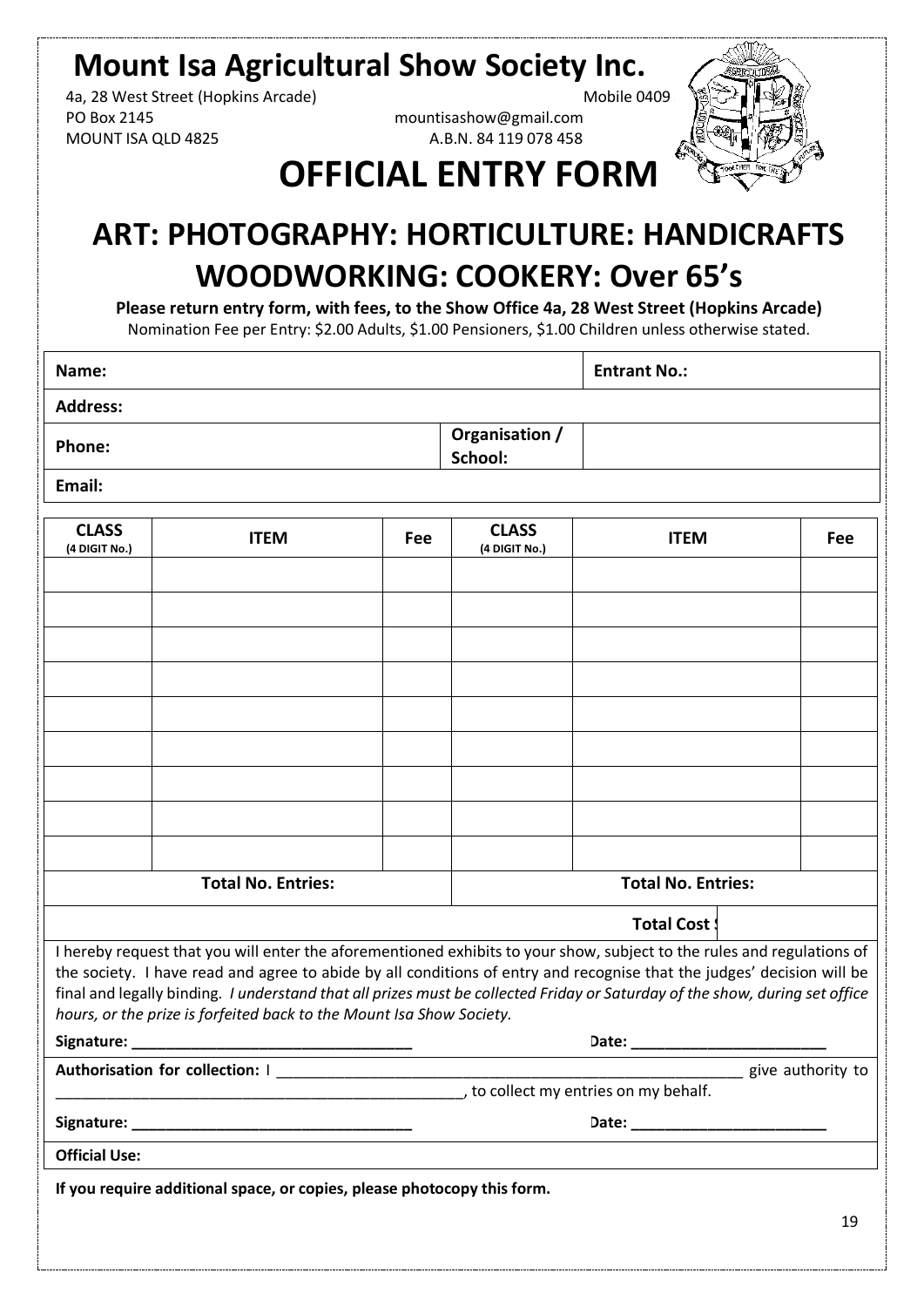# **Mount Isa Agricultural Show Society Inc.**<br>4a. 28 West Street (Hopkins Arcade)<br>Mobile 0409

4a, 28 West Street (Hopkins Arcade) PO Box 2145 mountisashow@gmail.com MOUNT ISA QLD 4825 A.B.N. 84 119 078 458



## **OFFICIAL ENTRY FORM**

## **QUILTING**

**Please return entry form, with fees, to the Show Office 4a, 28 West Street (Hopkins Arcade)**

Nomination Fee per Entry: \$2.00 Adults, \$1.00 Pensioners, \$1.00 Children unless otherwise stated.

**Name: Entrant No.:**

**Address:**

**Phone: Phone: Phone: Phone: Phone: Phone: Phone: Phone: Phone: Phone: Phone: Phone: Phone: Phone: Phone: Phone: Phone: Phone: Phone: Phone: Phone: Phone: Phone: Phone: Phone School:**

**Email:**

| <b>CLASS</b><br>(4 DIGIT No.) | <b>DESCRIPTION / QUILT SIZE</b>                                                                                                                                                                                                                                                                                                                                                                                                                         | Fee |
|-------------------------------|---------------------------------------------------------------------------------------------------------------------------------------------------------------------------------------------------------------------------------------------------------------------------------------------------------------------------------------------------------------------------------------------------------------------------------------------------------|-----|
|                               |                                                                                                                                                                                                                                                                                                                                                                                                                                                         |     |
|                               |                                                                                                                                                                                                                                                                                                                                                                                                                                                         |     |
|                               |                                                                                                                                                                                                                                                                                                                                                                                                                                                         |     |
|                               |                                                                                                                                                                                                                                                                                                                                                                                                                                                         |     |
|                               |                                                                                                                                                                                                                                                                                                                                                                                                                                                         |     |
|                               |                                                                                                                                                                                                                                                                                                                                                                                                                                                         |     |
|                               |                                                                                                                                                                                                                                                                                                                                                                                                                                                         |     |
|                               |                                                                                                                                                                                                                                                                                                                                                                                                                                                         |     |
|                               |                                                                                                                                                                                                                                                                                                                                                                                                                                                         |     |
|                               |                                                                                                                                                                                                                                                                                                                                                                                                                                                         |     |
|                               |                                                                                                                                                                                                                                                                                                                                                                                                                                                         |     |
|                               |                                                                                                                                                                                                                                                                                                                                                                                                                                                         |     |
|                               | <b>Total No. Entries</b><br>Total Cost \$                                                                                                                                                                                                                                                                                                                                                                                                               |     |
|                               | I hereby request that you will enter the aforementioned exhibits to your show, subject to the rules and regulations of<br>the society. I have read and agree to abide by all conditions of entry and recognise that the judges' decision will be<br>final and legally binding. I understand that all prizes must be collected Friday or Saturday of the show, during set office<br>hours, or the prize is forfeited back to the Mount Isa Show Society. |     |
|                               |                                                                                                                                                                                                                                                                                                                                                                                                                                                         |     |
|                               | and the collect my entries on my behalf.                                                                                                                                                                                                                                                                                                                                                                                                                |     |
|                               |                                                                                                                                                                                                                                                                                                                                                                                                                                                         |     |
| <b>Official Use:</b>          |                                                                                                                                                                                                                                                                                                                                                                                                                                                         |     |
|                               | If you require additional space, or copies, please photocopy this form.                                                                                                                                                                                                                                                                                                                                                                                 |     |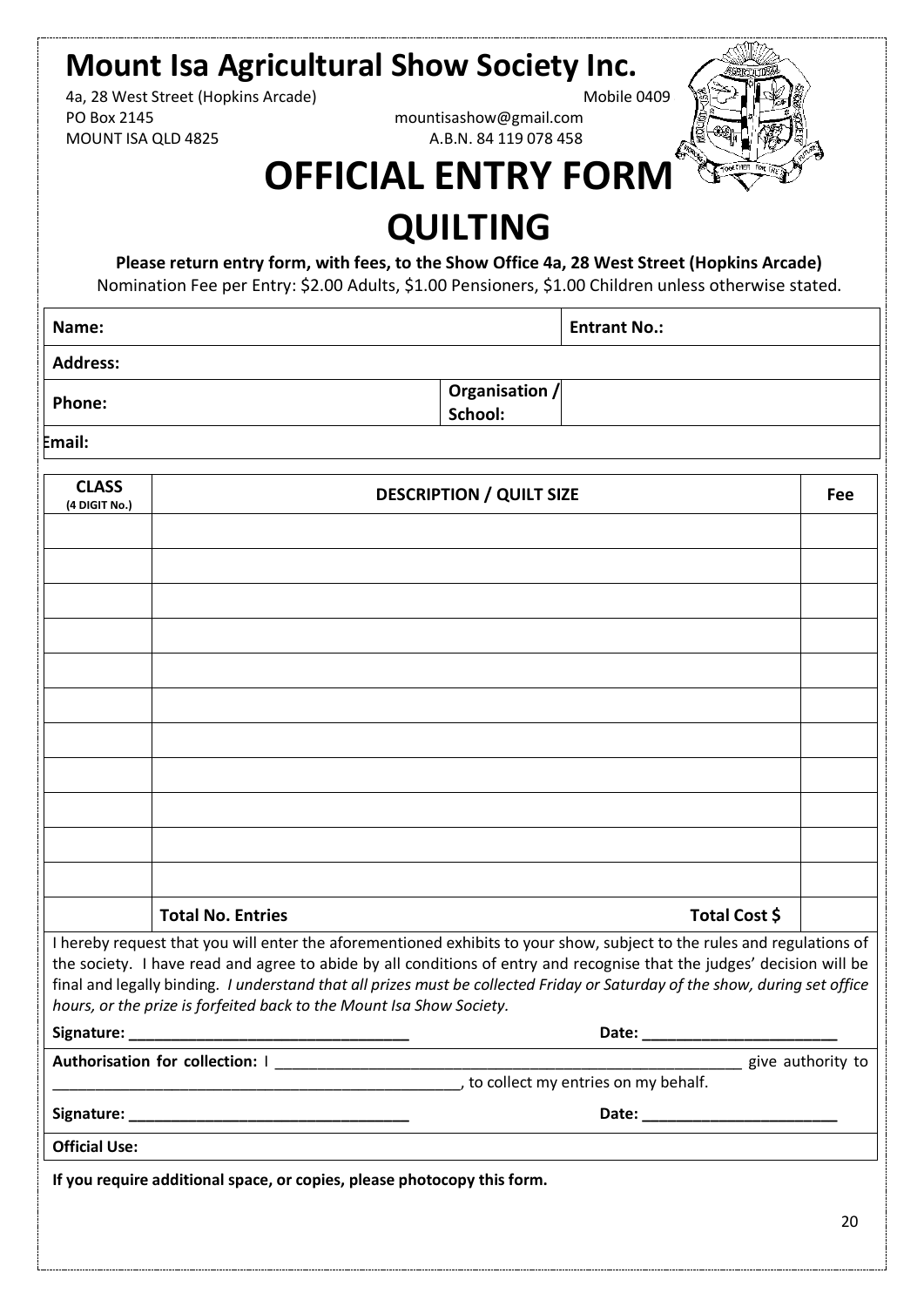## **Mount Isa Agricultural Show Society Inc.**

4a, 28 West Street (Hopkins Arcade) Mobile 0409 PO Box 2145 mountisashow@gmail.com MOUNT ISA QLD 4825 A.B.N. 84 119 078 458



## **OFFICIAL ENTRY FORM**

## **2022 OPEN SCARECROW COMPETITION**

**Please return entry form, with fees, to the Show Office 4a, 28 West Street (Hopkins Arcade)** Nomination Fee per Entry: \$5.00 per Scarecrow.

Only One entry per individual/Business/Group/Service Provider

| Name:            |                             | <b>Entrant No.:</b> |
|------------------|-----------------------------|---------------------|
| <b>Address:</b>  |                             |                     |
| <b>Phone:</b>    | Individual<br>/Organisation |                     |
| الملاحمة والمراج |                             |                     |

**Email:**

| <b>CLASS</b><br>(4 DIGIT No.)                                                                                                                                                                                                                                                                                                                                                                                                                      | <b>ITEM</b>                                                                                                                                                                                                                                                                                                                                                                                                                                                                             | Fee | <b>CLASS</b><br>(4 DIGIT No.) | <b>ITEM</b>                   | <b>Fee</b> |
|----------------------------------------------------------------------------------------------------------------------------------------------------------------------------------------------------------------------------------------------------------------------------------------------------------------------------------------------------------------------------------------------------------------------------------------------------|-----------------------------------------------------------------------------------------------------------------------------------------------------------------------------------------------------------------------------------------------------------------------------------------------------------------------------------------------------------------------------------------------------------------------------------------------------------------------------------------|-----|-------------------------------|-------------------------------|------------|
|                                                                                                                                                                                                                                                                                                                                                                                                                                                    |                                                                                                                                                                                                                                                                                                                                                                                                                                                                                         |     |                               |                               |            |
|                                                                                                                                                                                                                                                                                                                                                                                                                                                    |                                                                                                                                                                                                                                                                                                                                                                                                                                                                                         |     |                               |                               |            |
|                                                                                                                                                                                                                                                                                                                                                                                                                                                    |                                                                                                                                                                                                                                                                                                                                                                                                                                                                                         |     |                               |                               |            |
|                                                                                                                                                                                                                                                                                                                                                                                                                                                    |                                                                                                                                                                                                                                                                                                                                                                                                                                                                                         |     |                               |                               |            |
|                                                                                                                                                                                                                                                                                                                                                                                                                                                    |                                                                                                                                                                                                                                                                                                                                                                                                                                                                                         |     |                               |                               |            |
|                                                                                                                                                                                                                                                                                                                                                                                                                                                    |                                                                                                                                                                                                                                                                                                                                                                                                                                                                                         |     |                               |                               |            |
|                                                                                                                                                                                                                                                                                                                                                                                                                                                    |                                                                                                                                                                                                                                                                                                                                                                                                                                                                                         |     |                               |                               |            |
|                                                                                                                                                                                                                                                                                                                                                                                                                                                    | <b>Total No. Entries:</b>                                                                                                                                                                                                                                                                                                                                                                                                                                                               |     |                               | <b>Total No. Entries:</b>     |            |
|                                                                                                                                                                                                                                                                                                                                                                                                                                                    |                                                                                                                                                                                                                                                                                                                                                                                                                                                                                         |     |                               |                               |            |
|                                                                                                                                                                                                                                                                                                                                                                                                                                                    |                                                                                                                                                                                                                                                                                                                                                                                                                                                                                         |     |                               | <b>Total Cost:</b>            |            |
| I hereby request that you enter the aforementioned exhibits to your show, subject to the rules and regulations of the<br>society. I have read and agree to abide by all conditions of entry and recognise that the judges' decision will be final<br>and legally binding. I understand that all prizes must be collected Friday or Saturday of the show, during set office<br>hours, or the prize is forfeited back to the Mount Isa Show Society. |                                                                                                                                                                                                                                                                                                                                                                                                                                                                                         |     |                               |                               |            |
|                                                                                                                                                                                                                                                                                                                                                                                                                                                    |                                                                                                                                                                                                                                                                                                                                                                                                                                                                                         |     |                               |                               |            |
|                                                                                                                                                                                                                                                                                                                                                                                                                                                    |                                                                                                                                                                                                                                                                                                                                                                                                                                                                                         |     |                               | <b>2008</b> give authority to |            |
|                                                                                                                                                                                                                                                                                                                                                                                                                                                    | __________________________________, to collect my entries on my behalf.                                                                                                                                                                                                                                                                                                                                                                                                                 |     |                               |                               |            |
|                                                                                                                                                                                                                                                                                                                                                                                                                                                    | Date: _________________________                                                                                                                                                                                                                                                                                                                                                                                                                                                         |     |                               |                               |            |
| <b>Official Use:</b>                                                                                                                                                                                                                                                                                                                                                                                                                               |                                                                                                                                                                                                                                                                                                                                                                                                                                                                                         |     |                               |                               |            |
|                                                                                                                                                                                                                                                                                                                                                                                                                                                    | If you require additional space, or copies, please photocopy this form. Note: The scarecrow must be moveable (25<br>Ibs or less), be no more than a 4 feet x 4 feet base and minimum 4 feet tall and no more than 7 feet tall. It must be self-<br>supporting, weatherproof in wind or rain. No perishable goods, glass or appliances may be used in construction or<br>display. No electricity available. Delivery of Scarecrow must be done between 8.30am to 5.30pm on Thursday 16th |     |                               |                               |            |

June at the Buchanan Park Events Complex.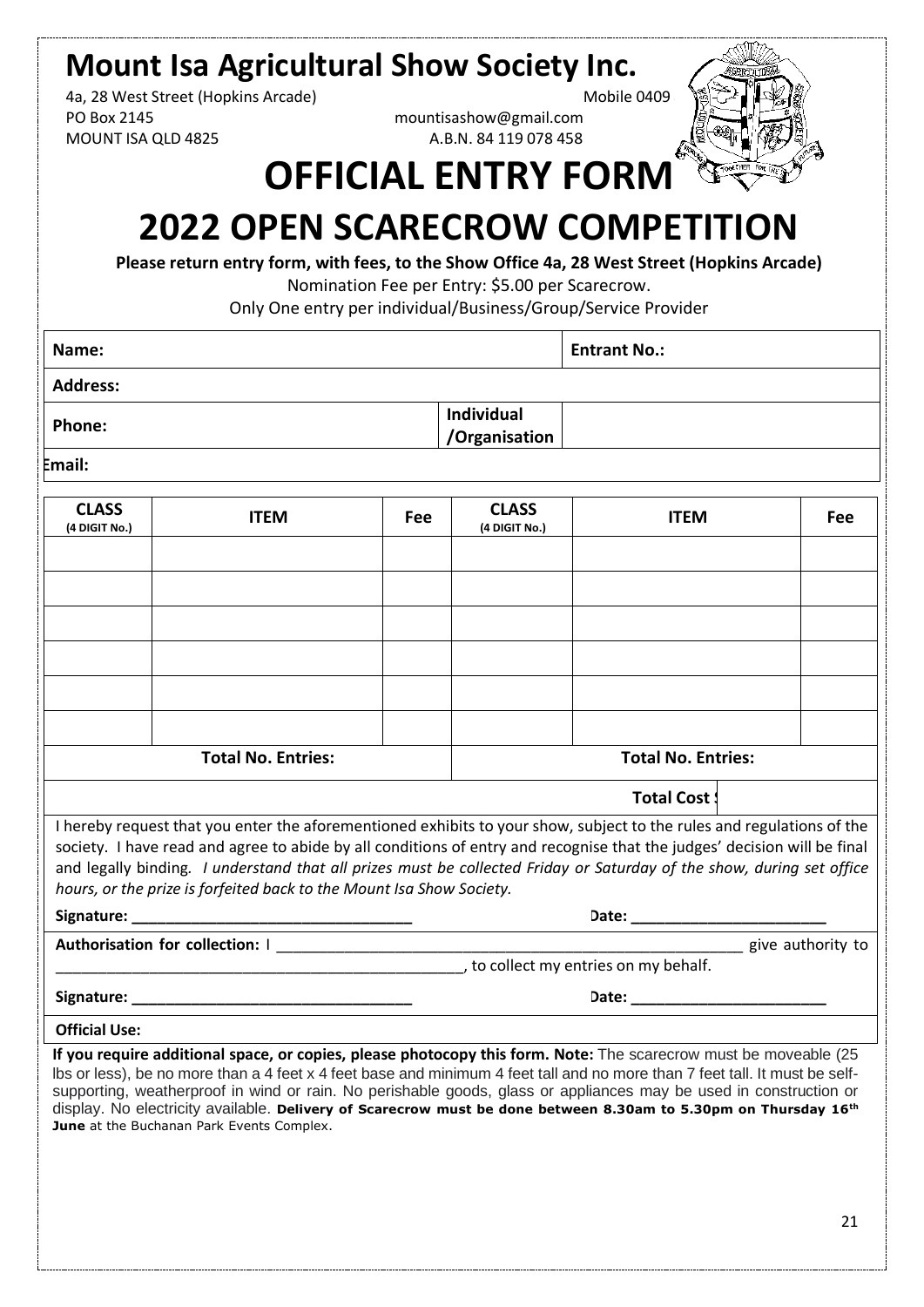### **2022 SCHOOL SCARECROW COMPETITION**

**MOUNT ISA AGRICULTURAL SHOW SOCIFTY** ABN 84119078458

 **ENTRY IS FREE FOR SCHOOLS**

**School Name:**

**ABN: Year of Show:**

**Contact Person: Mobile:**

**Email Address:**

**Postal Address:**

#### **SITE DETAILS**

**SCARECROW:** The scarecrow must be moveable (25 lbs or less), be no more than a 4 feet x 4 feet base and minimum 4 feet tall and no more than 7 feet tall. It must be self-supporting, weatherproof in wind or rain. No perishable goods, glass or appliances may be used in construction or display. No electricity available

This display will be considered part of the Mount Isa Show School SCARECROW Competition with prizes, ribbons or trophies awarded in three categories:

- a. Best Scarecrow High School
- b. Best Scarecrow Primary School (Yr 3 Yr 6)
- c. Best Scarecrow Early Years (Preschool Yr 2)

**Public Liability Insurance** AU\$5million minimum Copy of Policy Attached YES / NO

#### **SCHOOL DISPLAY AGREEMENT** Please refer to the Terms and Conditions below.

Your signature confirms your acceptance of the attached T&C and that you agree to abide by them, and any lawful instruction given by the Committee, while on site at Buchanan Park Events Complex, for the duration of the Mount Isa Show.

Signature: \_\_\_\_\_\_\_\_\_\_\_\_\_\_\_\_\_\_\_\_\_\_\_\_\_\_\_\_\_\_\_\_\_\_\_\_\_\_\_\_ Date: \_\_\_\_\_\_\_\_\_\_\_\_\_\_\_\_\_

### **TERMS AND CONDITIONS**

#### **MOUNT ISA AGRICULTURAL SHOW SOCIETY –SCHOOL SCARECROW COMPETITION AGREEMENT**

ACCEPTANCE OF ANY MOUNT ISA SHOW SITE APPLICATION IS AT THE DISCRETION OF THE COMMITTEE AND IS SUBJECT TO COMPLIANCE WITH THE TERMS AND CONDITIONS LISTED BELOW

- 1. School Scarecrow Competition form must be received by **31st of May** of the Show Year.
- 2. Entry are not considered confirmed until the applicant receives a confirmation email from the Committee.
- 3. **Delivery of Scarecrow must be done between 8.30am to 5.30pm on Thursday 16th June** at the Buchanan Park Events Complex.
- 4. When attending site, please attend the Show Secretary's Office and sign in before entering the Pavilion.
- 5. The SCARECROW will be displayed where the Show Committee sees fit within the Pavilion area.
- 6. Judging and voting will be carried out over Friday and Saturday of the Show weekend and the winner/s will be notified on the Tuesday after the Show weekend.
- 7. Prizes / Trophies will be presented to the winning school/s at a mutually convenient time in conjunction with a media interview and / or photo opportunity.
- 8. The winning school/s agree that any photos of their display, taken by the Committee, can be used in Mount Isa Agricultural Show promotional material, including print, digital and social media.
- 9. Schools are requested to pack down their display between 9am and 10.30am on the Sunday of the Show Weekend. Any items left behind will be discarded unless prior arrangement has been made.
- 10. NO vehicles are to be driven on the cement pad outside the Pavilion; they must be parked on the gravel area.
- 11. Your cooperation is sought in reporting to the Mount Isa Show Secretary any situation you may consider a potential hazard or a danger to Public Safety.

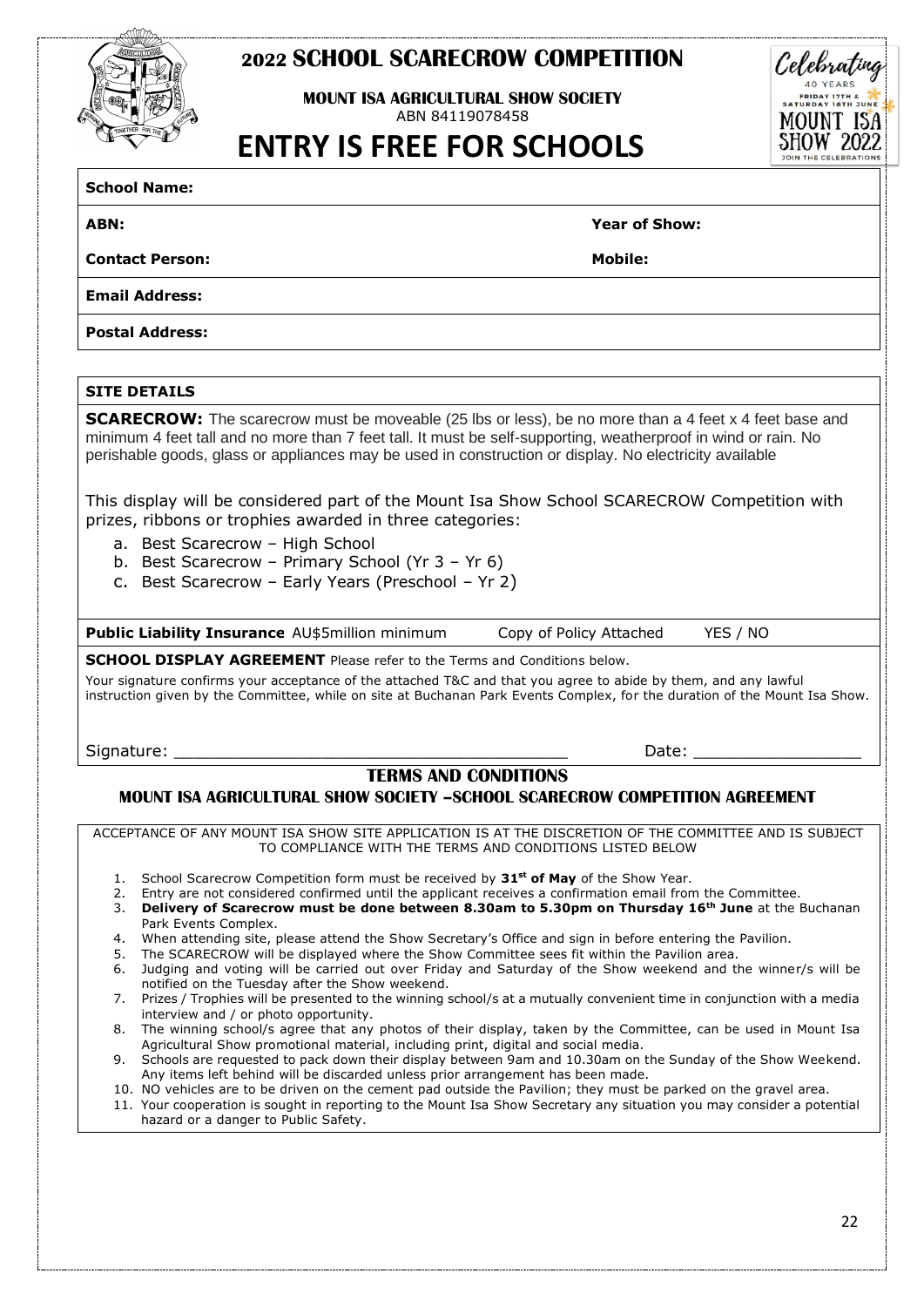## **Mount Isa Agricultural Show Society Inc.**

4a, 28 West Street (Hopkins Arcade) Mobile 0409 887 156 PO Box 2145 mountisashow@gmail.com MOUNT ISA QLD 4825 A.B.N. 84 119 078 458



## **OFFICIAL ENTRY FORM Mount Isa SHOWGIRL 2022**

| <b>Entrants FULL NAME</b>                           |            |                                                                                                        |
|-----------------------------------------------------|------------|--------------------------------------------------------------------------------------------------------|
| <b>EMAIL</b>                                        |            |                                                                                                        |
| MOBILE/PHONE                                        |            |                                                                                                        |
| Date of Birth                                       | $\sqrt{2}$ | Age (as of Saturday 18 June 2022)                                                                      |
| <b>Street Address</b>                               |            |                                                                                                        |
| Town/City                                           |            | Post Code                                                                                              |
| Entries CLOSE at 12 noon on Wednesday 1st June 2022 |            |                                                                                                        |
| <b>Entrants Declaration</b>                         |            |                                                                                                        |
|                                                     |            | I have read and understood the SHOWGIRL Mount Isa 2022 Nomination Criteria as outlined in the          |
|                                                     |            | Mount Isa Agricultural Schedule, and if available the reverse side of the Entry Form and I agree to be |
| bound by these respects.                            |            |                                                                                                        |

I also CONSENT and AGREE to Mount Isa Agricultural Show Committee having the right to take and use photographs of ME in all marketing within Mount Isa, State and National media including worldwide online social media, now or in the future.

False or misleading information given by an Entrant may lead to disqualification from this year's Mount Isa Agricultural Show Girls 2022.

\_\_\_\_\_\_\_\_\_\_\_\_\_\_\_\_\_\_\_\_\_ / / \_\_\_\_\_\_\_\_\_\_\_\_\_\_\_\_\_\_\_\_\_\_\_\_\_\_\_\_\_\_\_\_\_

Signature of Entrants Date Signature of Mount Isa Agricultural Show Society Inc representative

Entrants must complete this Nomination Form and submit together with the Entry Fee of \$25 to be eligible for judging in the Mount Isa Agricultural Show Girl 2022.

The judge's decision will be final. Entrants are advised there will be no further discussions or correspondence on result!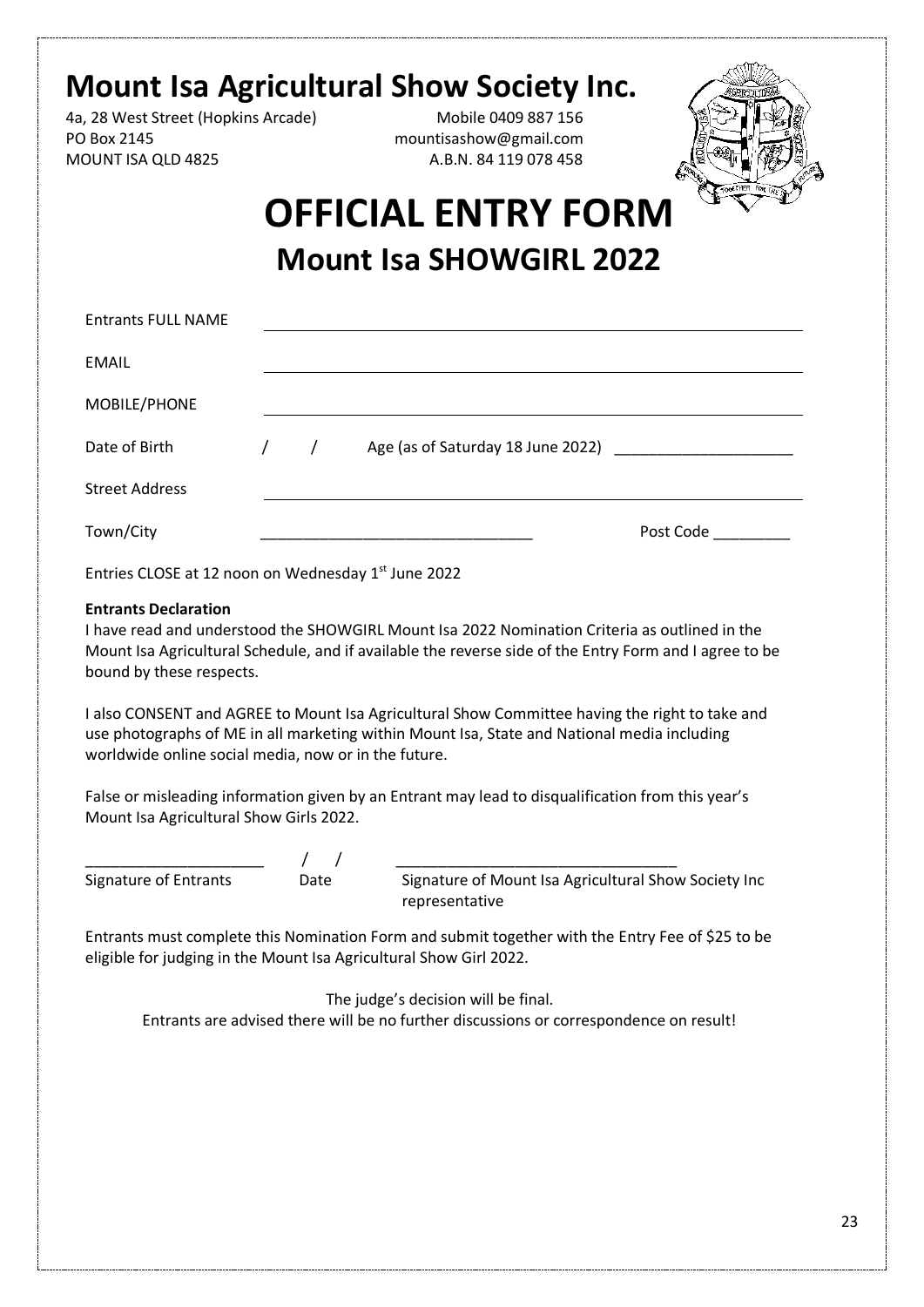## **Mount Isa Agricultural Show Society Inc.**

4a, 28 West Street (Hopkins Arcade) Mobile 0409 887 156 PO Box 2145 mountisashow@gmail.com MOUNT ISA QLD 4825 A.B.N. 84 119 078 458



## **OFFICIAL ENTRY FORM**

## **Mount Isa Show Awards 2022**

**TINY TOTS Mount Isa Show Girls and Boys 1 to 3 years MINI JUNIORS Mount Isa Show Girls and Boys 4 – 6 years JUNIOR JUNIORS Mount Isa Show Girls and Boys 7 – 9 years JUNIOR AMBASSADORS Mount Isa Show Girls and Boys 10 – 14 years JUNIOR SHOWGIRL Mount Isa Show Girls 15 – 17 years** 

| Entrant's FULL NAME:            | AGE GROUP                         |  |
|---------------------------------|-----------------------------------|--|
| Parent/Guardian's EMAIL:        |                                   |  |
| Parent/Guardian's MOBILE/PHONE: |                                   |  |
| Date of Birth:                  | Age (as of Saturday 18 June 2022) |  |

I accept the decision of the Judges shall be final. Prizes may be cash, vouchers, or goods, depending on sponsorship.

I agree to the use of any photographs or video footage of my child's participation being used for promotional purposes for the Mount Isa Agricultural Show in any, and all, marketing with Mount Isa, State and National media including worldwide online social media, now or in the future.

I acknowledge that it is a condition of my child's participation in the event, that she/he does so at my own risk. I accept all risks and release the Mount Isa Agricultural Show Society from all claims, demands, and proceedings and indemnify them against all liability for any injury, loss or damages arising out of or connected with my child's participation in Mount Isa Show Awards 2022.

I acknowledge that is a condition of my child's participation in the event that the Mount Isa Agricultural Show Society and any person or body directly or indirectly associated with the event, are absolved from all liability arising for injury or damage to my child or my child's property however caused, arising out of the my child's participation in JUNIOR Mount Isa 2022, whether due to any neglect act, breach of duty, default and/or admission of the Mount Isa Agricultural Show Society and any person or body directly or indirectly associated with the event.

#### \_\_\_\_\_\_\_\_\_\_\_\_\_\_\_\_\_\_\_\_\_\_\_\_\_\_\_\_ / / \_\_\_\_\_\_\_\_\_\_\_\_\_\_\_\_\_\_\_\_\_\_\_\_\_\_\_\_\_

Signature of Parent/Guardian Date Signature of Mount Isa Agricultural Show Society Inc. Representative

A Parent/Guardian, of each Entrant, must complete a separate Nomination Form together with the Entry Fee of \$5 per child for the child/children to be eligible for judging in the Mount Isa Show Awards 2022

ENTRY FORMS may be submitted to either

 $\frac{1}{\sqrt{2}}$  Mount Isa Agricultural Show Society Office Shop 4A, 28 West Street (opp. Mount Isa Civic Library) Mobile: 0409877156

ENTRY FEE: \$5 per Entrant to be paid at time of submission of Entry Form JUDGING: Will take place on SATURDAY 18 June at the 2022 Mount Isa Show, Buchanan Park Complex, Mount Isa.